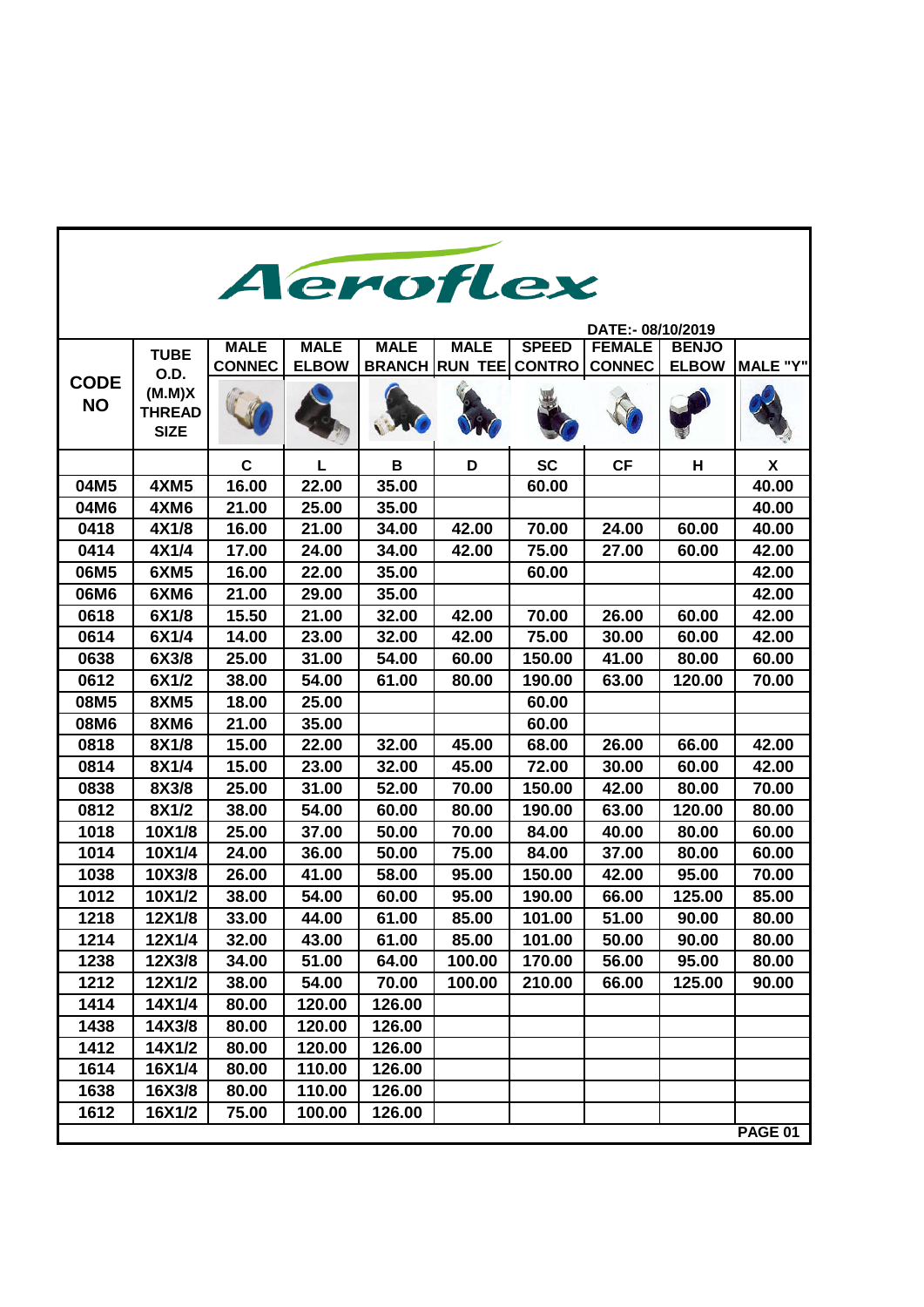

**DATE :-08/10/2019**

| CODE                    |                                 |                              |                            |                  |                          |                                         |                                |                                                |                                 |                                        |                                         |
|-------------------------|---------------------------------|------------------------------|----------------------------|------------------|--------------------------|-----------------------------------------|--------------------------------|------------------------------------------------|---------------------------------|----------------------------------------|-----------------------------------------|
|                         | <b>UNION</b><br><b>STRAIGHT</b> | <b>UNION</b><br><b>ELBOW</b> | <b>UNION</b><br><b>TEE</b> | UNION "y"        | <b>UNION "</b><br>cross" | <b>BULKHEAD</b><br><b>CONNECTO</b><br>R | <b>BLANKING</b><br><b>PLUG</b> | <b>UNION</b><br><b>TRIPLE</b><br><b>BRANCH</b> | IN LINE SPEED<br><b>CONTROL</b> | IN LINE SPEED<br><b>CONTROL</b>        |                                         |
|                         | U                               | $\mathbf{V}$                 | E                          | Y                | ZA                       | $\overline{\mathsf{M}}$                 | $\overline{PP}$                | $\overline{\mathsf{K}}$                        | <b>VFF</b>                      | $\boldsymbol{\mathsf{A}}$              |                                         |
| $\overline{\mathbf{4}}$ | 11.00                           | 12.00                        | 15.00                      | 17.00            | 31.00                    | 41.00                                   | 11.00                          | 55.00                                          |                                 | 76.00                                  |                                         |
| 6                       | 11.00                           | 12.00                        | 16.00                      | 17.00            | 31.00                    | 41.00                                   | 11.00                          | 55.00                                          | 185.00                          | 76.00                                  |                                         |
| 8                       | 12.50                           | 13.50                        | 17.00                      | 18.50            | 31.00                    | 47.00                                   | 12.00                          | 60.00                                          | 185.00                          | 84.00                                  |                                         |
| 10                      | 15.00                           | 19.00                        | 25.00                      | 25.00            | 42.00                    | 76.00                                   | 18.00                          | 84.00                                          | 220.00                          | 155.00                                 |                                         |
| 12                      | 17.00                           | 22.00                        | 27.00                      | 26.00            | 63.00                    | 126.00                                  | 25.00                          |                                                | 220.00                          | 230.00                                 |                                         |
| 16                      | 46.00                           | 68.00                        | 68.00                      | 101.00           | 168.00                   | 168.00                                  | 84.00                          |                                                |                                 |                                        |                                         |
| <b>CODE</b>             |                                 |                              |                            | <b>REC. SI</b>   | <b>RESIRIES</b><br>Film  | <b>COLLANS</b><br><b>RECORD</b>         | Ø                              |                                                | <b>CONTRACTOR</b>               |                                        | <b>CENT</b>                             |
|                         | <b>SL</b>                       | <b>SLM</b>                   | <b>ESL</b>                 | <b>SM</b>        | <b>SH</b>                | <b>SF</b>                               | PM                             | <b>SP</b>                                      | PP                              | PH                                     | PF                                      |
|                         |                                 |                              |                            |                  |                          |                                         |                                |                                                |                                 |                                        |                                         |
| 01(1/8")                | 9.25                            | 10.00                        | 65.00                      |                  |                          |                                         |                                |                                                |                                 |                                        |                                         |
| 02(1/4")                | 19.50                           | 17.00                        | 67.00                      | 46.00            | 46.00                    | 46.00                                   | 12.00                          | 46.00                                          | 13.00                           | 13.00                                  | 13.00                                   |
| 03(3/8")                | 41.00                           | 34.00                        | 150.00                     | 54.00            | 54.00                    | 54.00                                   | 22.00                          | 54.00                                          | 22.00                           | 22.00                                  | 22.00                                   |
| 04(1/2")                | 52.00                           | 44.00                        | 200.00                     | 63.00            | 63.00                    | 63.00                                   | 30.00                          | 63.00                                          | 31.00                           | 31.00                                  | 31.00                                   |
| 06(3/4")                | 150.00                          |                              |                            |                  |                          |                                         |                                |                                                |                                 |                                        |                                         |
| 08(1")                  | 270.00                          |                              |                            |                  |                          |                                         |                                |                                                |                                 |                                        |                                         |
|                         |                                 |                              | 9<br>9                     |                  |                          |                                         |                                |                                                |                                 |                                        |                                         |
|                         | <b>SLD</b>                      | <b>PSL</b>                   | <b>PSU</b>                 | $\overline{SD}$  |                          |                                         |                                |                                                |                                 |                                        |                                         |
| 01(1/8")<br>02(1/4")    | 26.00<br>40.00                  | 17.00<br>26.00               | 17.00<br>25.00             | 65.00<br>71.00   |                          | AG02                                    | <b>AG17</b>                    | AGL(L)                                         | AGS(S)<br>(light)               | <b>BRASS</b><br><b>BUSH</b><br>(Heavy) | <b>WATER</b><br><b>GUN</b><br>$(WG-17)$ |
| 03(3/8")<br>04(1/2")    | 110.00<br>160.00                | 34.00<br>50.00               | 33.00<br>51.00             | 180.00<br>210.00 |                          | 170.00                                  | 160.00                         | 170.00                                         | 65.00                           | 150.00                                 | 480.00                                  |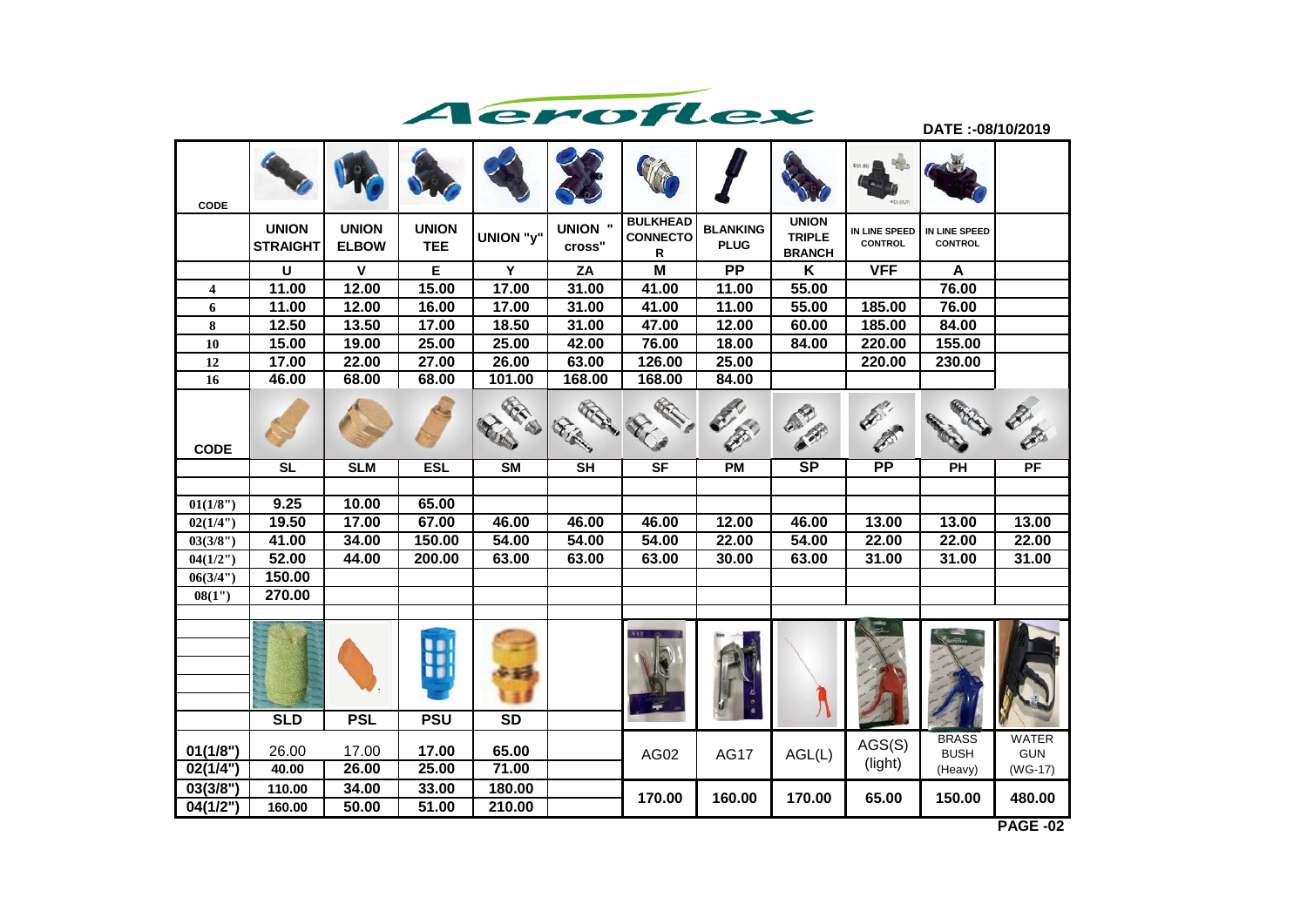|                     | Aeroflex                    |                        |                                                                  |                  |                            |                |                    |  |  |
|---------------------|-----------------------------|------------------------|------------------------------------------------------------------|------------------|----------------------------|----------------|--------------------|--|--|
| <b>Size</b>         | <b>Unequal Union</b><br>"G" | <b>SIZE</b>            | <b>Unequal Triple</b><br><b>Branch</b><br><b>Reducer</b><br>'KG" | <b>Size</b>      | <b>Unequal Tee</b><br>"EG" |                | <b>Unequal "Y"</b> |  |  |
| <b>MODEL</b><br>NO. |                             | <b>MODEL NO.</b>       |                                                                  | <b>MODEL NO.</b> |                            |                |                    |  |  |
| "G"                 |                             | "KG"                   |                                                                  | "EG"             |                            |                |                    |  |  |
| $6 - 4$             | 15.00                       | $6 - 6 - 4 - 4 - 4$    | 101.00                                                           | $6-4-4$          | 20.00                      |                | 30.00              |  |  |
| $8 - 4$             | 20.00                       | $6 - 6 - 8 - 8 - 8$    | 101.00                                                           | $6 - 6 - 4$      | 20.00                      |                | 30.00              |  |  |
| $8 - 6$             | 15.00                       | $6 - 6 - 10 - 10 - 10$ | 126.00                                                           | $8 - 8 - 4$      |                            | 25.00<br>30.00 |                    |  |  |
| $10-6$              | 20.00                       | $6 - 6 - 12 - 12 - 12$ | 151.00                                                           | $8-4-4$          | 25.00                      |                | 30.00              |  |  |
| $12-6$              | 24.00                       | $8 - 8 - 4 - 4 - 4$    | 101.00                                                           | $8 - 8 - 6$      | 25.00                      |                | 30.00              |  |  |
| $14-6$              | 84.00                       | $8 - 8 - 10 - 10 - 10$ | 126.00                                                           | $8 - 6 - 6$      | 25.00                      |                | 30.00              |  |  |
| $16-6$              | 84.00                       | $8 - 8 - 12 - 12 - 12$ | 151.00                                                           | $10-8-8$         | 30.00                      |                | 42.00              |  |  |
| $14 - 8$            | 84.00                       | $10-10-6-6-6$          | 126.00                                                           | $10 - 10 - 8$    | 30.00                      |                | 42.00              |  |  |
| $16 - 8$            | 84.00                       | $10-10-8-8-8$          | 126.00                                                           | $10-10-6$        | 30.00                      |                | 42.00              |  |  |
| $10-8$              | 20.00                       | $10-10-12-12-12-$      | 151.00                                                           | $10-6-6$         | 30.00                      |                | 42.00              |  |  |
| $12 - 8'$           | 24.00                       | $12 - 12 - 6 - 6 - 6$  | 151.00                                                           | $12 - 12 - 8$    | 39.00                      |                | 50.00              |  |  |
| $12 - 10$           | 24.00                       | $12 - 12 - 8 - 8 - 8$  | 151.00                                                           | $12 - 8 - 8$     | 39.00                      |                | 50.00              |  |  |
| $14 - 10$           | 84.00                       | 12-12-10-10-10         | 151.00                                                           | $12 - 6 - 6$     | 39.00                      |                | 50.00              |  |  |
| $16-10$             | 84.00                       | $8 - 8 - 6 - 6 - 6$    | 101.00                                                           | $12 - 12 - 6$    | 39.00                      |                | 50.00              |  |  |
| $14 - 12$           | 84.00                       |                        |                                                                  | $12 - 12 - 10$   | 39.00                      |                | 50.00              |  |  |
| $16-12$             | 84.00                       |                        |                                                                  | $12 - 10 - 10$   | 39.00                      |                | 50.00              |  |  |
| $16-14$             | 84.00                       |                        |                                                                  | $14 - 14 - 6$    | 134.00                     |                | NA                 |  |  |
| $10-4$              | 25.00                       |                        |                                                                  | $14 - 14 - 8$    | 134.00                     |                | NA                 |  |  |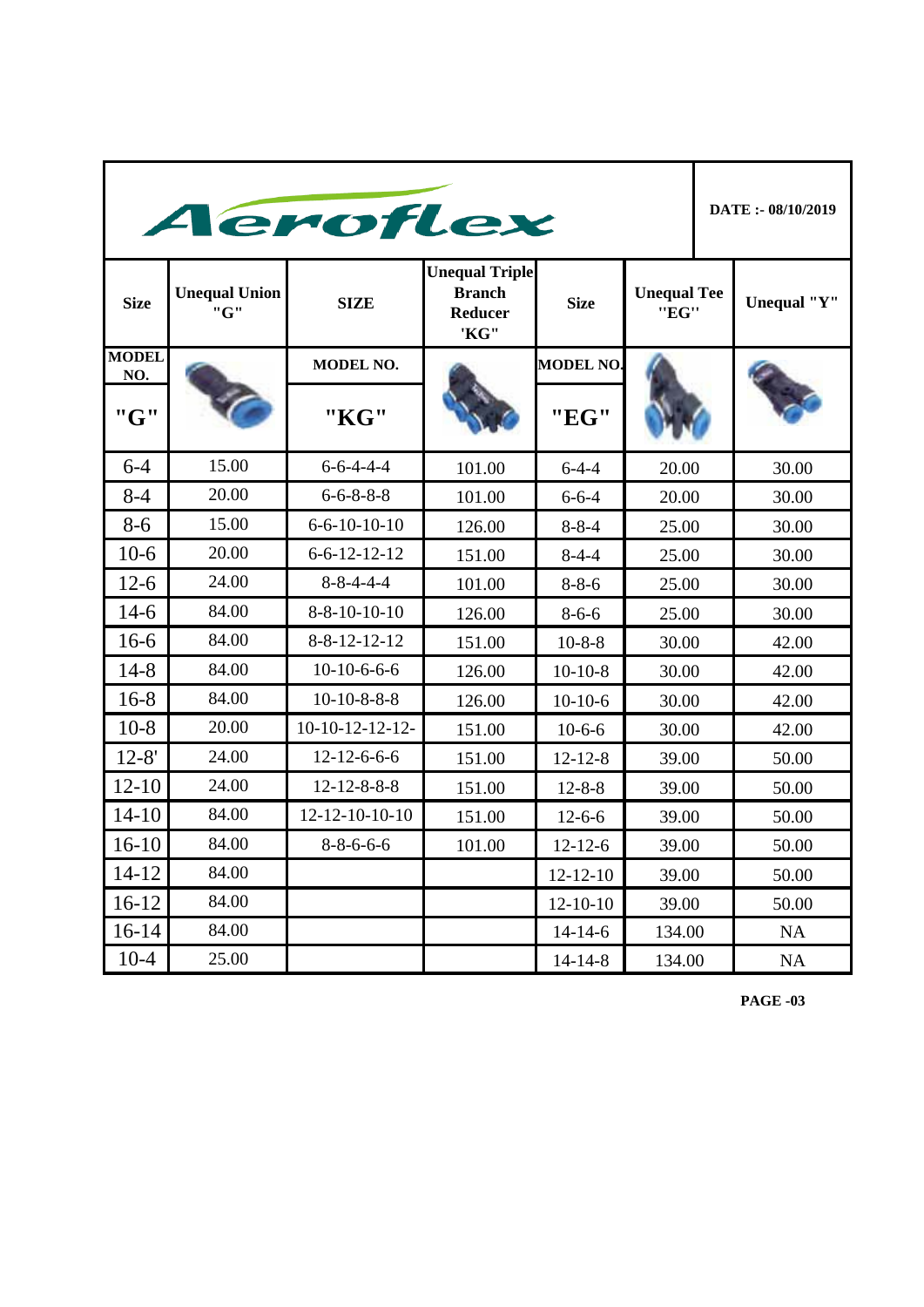|                                |                 | Aeroflex                                                             |              |             |              |  |  |  |
|--------------------------------|-----------------|----------------------------------------------------------------------|--------------|-------------|--------------|--|--|--|
|                                |                 |                                                                      | DATE=        | 08-10-2019  |              |  |  |  |
| <b>SOLENOID</b><br>VALVES      |                 |                                                                      |              |             |              |  |  |  |
| <b>SINGLE SOLENOID VALVE</b>   |                 |                                                                      |              |             |              |  |  |  |
|                                |                 | APPLICATION: AIR/WATER/OIL OP TEMP -5 TO 80 DEG CENT W/P 0-10 KG/CM2 |              |             |              |  |  |  |
|                                | <b>CODE</b>     | <b>DESCRIPTION</b>                                                   |              | <b>SIZE</b> | <b>PRICE</b> |  |  |  |
|                                | $V2-08$         | 2/2 SINGLE SOLENOID VALVE                                            |              | 1/4"        | 390.00       |  |  |  |
|                                | V3-06           | 3/2 SINGLE SOLENOID VALVE                                            |              | 1/8"        | 504.00       |  |  |  |
|                                | $V3-08$         | 3/2 SINGLE SOLENOID VALVE                                            |              | 1/4"        | 452.00       |  |  |  |
|                                | $V3-10$         | 3/2 SINGLE SOLENOID VALVE                                            |              | 3/8"        | 740.00       |  |  |  |
|                                | $V3-15$         | 3/2 SINGLE SOLENOID VALVE                                            |              | 1/2"        | 1050.00      |  |  |  |
|                                | V4-06           | 5/2 SINGLE SOLENOID VALVE                                            |              | 1/8"        | 540.00       |  |  |  |
|                                | V4-08           | 5/2 SINGLE SOLENOID VALVE                                            |              | 1/4"        | 440.00       |  |  |  |
|                                | $V4-10$         | 5/2 SINGLE SOLENOID VALVE                                            |              | 3/8"        | 720.00       |  |  |  |
|                                | V4-15           | 5/2 SINGLE SOLENOID VALVE                                            |              | 1/2"        | 1050.00      |  |  |  |
|                                |                 | <b>DOUBLE SOLENOID VALVE</b>                                         |              |             |              |  |  |  |
|                                | <b>CODE</b>     | <b>DESCRIPTION</b>                                                   |              | <b>SIZE</b> | <b>PRICE</b> |  |  |  |
|                                | DV4-06          | 5/2 DOUBLE SOLENOID VALVE                                            |              | 1/8"        | 900.00       |  |  |  |
|                                | DV4-08          | 5/2 DOUBLE SOLENOID VALVE                                            |              | 1/4"        | 750.00       |  |  |  |
|                                | DV4-10          | 5/2 DOUBLE SOLENOID VALVE                                            |              | 3/8"        | 1050.00      |  |  |  |
|                                | DV4-15          | 5/2 DOUBLE SOLENOID VALVE                                            |              | 1/2"        | 1450.00      |  |  |  |
|                                |                 | <b>SINGLE PILOT VALVE</b>                                            |              |             |              |  |  |  |
|                                | <b>CODE</b>     | <b>DESCRIPTION</b>                                                   |              | <b>SIZE</b> | <b>PRICE</b> |  |  |  |
|                                | A3-06           | 3/2 SINGLE PILOT VALVE<br>5/2 SINGLE PILOT VALVE                     |              | 1/8"        | 419.00       |  |  |  |
|                                | A4-06           | 5/2 SINGLE PILOT VALVE                                               |              | 1/8"        | 419.00       |  |  |  |
|                                | A4-08           |                                                                      |              | 1/4"        | 419.00       |  |  |  |
|                                | $A4-10$         | 5/2 SINGLE PILOT VALVE                                               |              | 3/8"        | 630.00       |  |  |  |
|                                | $A4-15$         | 5/2 SINGLE PILOT VALVE                                               |              | 1/2"        | 925.00       |  |  |  |
|                                |                 | <b>DOUBLE PILOT VALVE</b>                                            |              |             |              |  |  |  |
|                                | <b>CODE</b>     | <b>DESCRIPTION</b>                                                   |              | <b>SIZE</b> | <b>PRICE</b> |  |  |  |
| <b>10 th</b>                   | DA4-06          | 5/2 DOUBLE PIILOT VALVE                                              |              | 1/8"        | 575.00       |  |  |  |
|                                | DA4-08          | 5/2 DOUBLE PIILOT VALVE                                              |              | $1/4"$      | 575.00       |  |  |  |
|                                | DA4-10          | 5/2 DOUBLE PIILOT VALVE                                              |              | 3/8"        | 750.00       |  |  |  |
|                                | DA4-15          | 5/2 DOUBLE PIILOT VALVE                                              |              | 1/2"        | 1200.00      |  |  |  |
|                                |                 | NAMUR TYPE SINGLE SOLENOIDVALVES                                     |              |             |              |  |  |  |
|                                | <b>CODE</b>     | <b>DESCRIPTION</b>                                                   |              | <b>SIZE</b> | <b>PRICE</b> |  |  |  |
|                                | V4-208N         | 5/2"SINGLE SOLENOIDE VALVE (Small Body)                              |              | 1/4"        | 500          |  |  |  |
|                                | V4-308N         | 5/2" SINGLE SOLENOIDE VALVE (BIG Body)                               |              | 1/4"        | 750          |  |  |  |
|                                | V4-415N         | 5/2"SINGLE SOLENOIDE VALVE                                           |              | 1/2"        | 1350         |  |  |  |
|                                |                 | <b>NAMUR TYPE DOUBLE SOLENOID VALVE</b>                              |              |             |              |  |  |  |
|                                | <b>CODE</b>     | <b>DESCRIPTION</b>                                                   |              | <b>SIZE</b> | <b>PRICE</b> |  |  |  |
|                                | <b>DV4-208N</b> | 5/2" SINGLE SOLENOIDE VALVE                                          | (Small Body) | 1/4"        | 925          |  |  |  |
|                                | DV4-308N        | 5/2"SINGLE SOLENOIDE VALVE                                           | (BIG Body)   | 1/4"        | 1450         |  |  |  |
|                                | DV4-415N        | 5/2" SINGLE SOLENOIDE VALVE                                          |              | 1/2"        | 1800         |  |  |  |
| <b>ALSO AVAILABLE IN DC24V</b> |                 |                                                                      |              |             | PAGE-04      |  |  |  |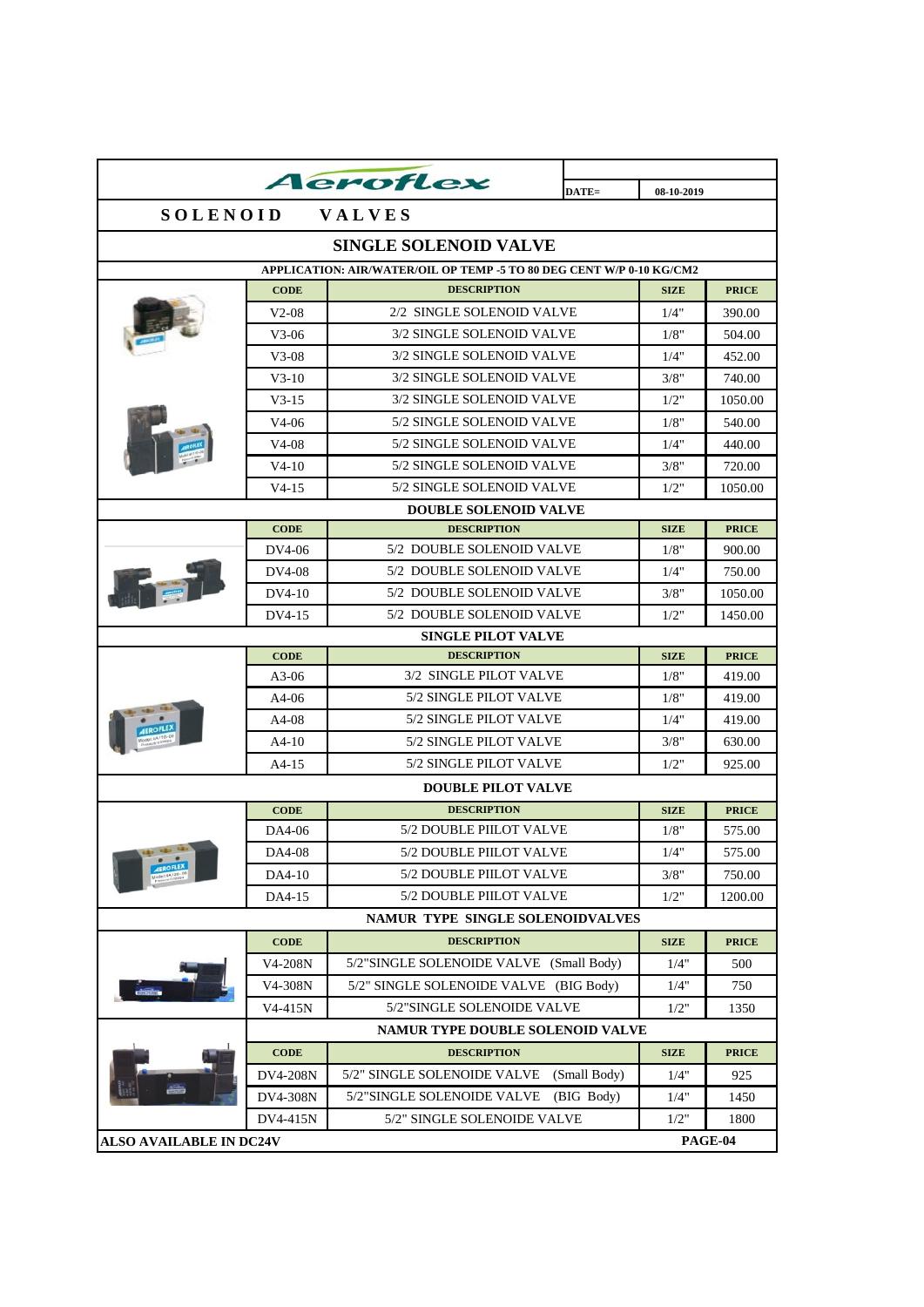|                 |              | <i><b>Aeroflex</b></i>                                                        | DATE-08/10/2019                  |             |              |
|-----------------|--------------|-------------------------------------------------------------------------------|----------------------------------|-------------|--------------|
|                 |              | APPLICATION: AIR/WATER/GAS/OIL OP TEMP -5 TO 80 DEG CEN W/P 0-10 KG/CM2       |                                  |             |              |
| <b>AC 220 V</b> | <b>CODE</b>  | <b>DESCRIPTION</b>                                                            |                                  | <b>SIZE</b> | <b>PRICE</b> |
|                 | 08-2W        | 2/2 BRASS SOLENOID VALVE D ACTING                                             |                                  | 1/4"        | 585.00       |
|                 | $10-2W$      | 2/2 BRASS SOLENOID VALVE DACTING                                              |                                  | 3/8"        | 1150.00      |
|                 | 08-2WB       | 2/2 ST. STEEL SOLENOID VALVE D ACTING                                         |                                  |             | 1200.00      |
|                 | $10-2WB$     | 2/2 ST. STEEL SOLENOID VALVE D ACTING                                         |                                  | 3/8"        | 1600.00      |
|                 |              |                                                                               |                                  |             |              |
|                 |              | APPLICATION: AIR/WATER/OIL OP TEMP -5 TO 80 DEG CENT W/P 0-10 KG/CM2          |                                  |             |              |
| <b>AC 220 V</b> | <b>CODE</b>  | <b>DESCRIPTION</b>                                                            |                                  | <b>SIZE</b> | <b>PRICE</b> |
|                 | $15-2W$      | 2/2 BRASS DIAPHRAM VALVE                                                      |                                  | 1/2"        | 1260.00      |
|                 | $20-2W$      | 2/2 BRASS DIAPHRAM VALVE                                                      |                                  | 3/4"        | 1430.00      |
|                 | $25-2W$      | 2/2 BRASS DIAPHRAM VALVE                                                      |                                  | 1"          | 2050.00      |
|                 | $40-2W$      | 2/2 BRASS DIAPHRAM VALVE                                                      |                                  | 11/2"       | 5000.00      |
|                 | 50-2W        | 2/2 BRASS DIAPHRAM VALVE                                                      |                                  | 2"          | 7200.00      |
|                 |              | APPLICATION: AIR/WATER/OIL OP TEMP -5 TO 80 DEG CENT W/P 0-10 KG/CM2 S.S. 304 |                                  |             |              |
|                 | <b>CODE</b>  | <b>DESCRIPTION</b>                                                            |                                  | <b>SIZE</b> | <b>PRICE</b> |
|                 | $15-2WB$     | 2/2 STAINLESS STEEL DIAPHRAM VALVE                                            |                                  | 1/2"        | 2050.00      |
|                 | $20-2WB$     | 2/2 STAINLESS STEEL DIAPHRAM VALVE                                            |                                  | 3/4"        | 2400.00      |
|                 | $25-2WB$     | 2/2 STAINLESS STEEL DIAPHRAM VALVE                                            |                                  | 1"          | 3075.00      |
|                 |              | <b>STEAM VALVE</b>                                                            |                                  |             |              |
| <b>AC 220 V</b> |              | APPLICATION : HOT AIR/WATER/STEAM OP TEMP -5 TO 180DEG WORK PRESS 1-15 KG/CM2 |                                  |             |              |
|                 | <b>CODE</b>  | <b>DESCRIPTION</b>                                                            |                                  | <b>SIZE</b> | <b>PRICE</b> |
|                 | $US-15$      | 2/2 BRASS SERVO OPERATED VALVE                                                |                                  |             | 3500.00      |
|                 | $US-20$      | 2/2 BRASS SERVO OPERATED VALVE                                                |                                  | 3/4"        | 3500.00      |
|                 | $US-25$      | 2/2 BRASS SERVO OPERATED VALVE                                                |                                  | 1"          | 3600.00      |
|                 |              | <b>Y TYPE ANGLE VALVE</b>                                                     |                                  |             |              |
| <b>AC 220 V</b> |              | APPLICATION: STEAM AIR WATER OP TEMP 5-180 DEG W/P 0-10 KG S.S. 304           |                                  |             |              |
|                 | <b>CODE</b>  | <b>DESCRIPTION</b>                                                            |                                  | <b>SIZE</b> | <b>PRICE</b> |
|                 | KLJZF-15     |                                                                               | Y TYPE ANGLE VALVE SINGLE ACTING | 1/2"        | 2800.00      |
|                 | KLJZF-20     |                                                                               | Y TYPE ANGLE VALVE SINGLE ACTING | 3/4"        | 3000.00      |
|                 | KLJZF-25     |                                                                               | Y TYPE ANGLE VALVE SINGLE ACTING | 1"          | 3600.00      |
|                 |              |                                                                               |                                  |             |              |
|                 | <b>CODE</b>  | <b>DESCRIPTION</b>                                                            |                                  | <b>SIZE</b> | <b>PRICE</b> |
|                 | <b>PU-04</b> | 2/2 BRASS DIAPHRAGM VALVE FOR (VACCUM)                                        |                                  | 1/2"        | 1850         |
|                 | <b>PU-06</b> | 2/2 BRASS DIAPHRAGM VALVE FOR (VACCUM)                                        |                                  | $3/4$ "     | 2700         |
|                 | <b>PU-08</b> | 2/2 BRASS DIAPHRAGM VALVE FOR (VACCUM)                                        |                                  | 1"          | 3400         |
|                 | $ZP-06$      |                                                                               | <b>BRASS SOLENOID VALVE</b>      | $1/8$ "     | 840          |
|                 | $ZP-08$      |                                                                               | <b>BRASS SOLENOID VALVE</b>      | $1/4$ "     | 840          |
|                 |              | <b>COMMERCIAL QUALITY VALVE</b>                                               |                                  |             |              |
|                 | <b>CODE</b>  | <b>DESCRIPTION</b>                                                            |                                  | <b>SIZE</b> | <b>PRICE</b> |
|                 | 08-2WZ       | 2/2 DIRECT OPERATING VALVE WITH BRASS COIL                                    |                                  | 1/4"        | 525.00       |
|                 | 15-2WZ       | 2/2 DIRECT OPERATING VALVE WITH BRASS COIL                                    |                                  | 1/2"        | 1010.00      |
|                 | 20-2WZ       | 2/2 DIRECT OPERATING VALVE WITH BRASS COIL                                    |                                  | 3/4"        | 1200.00      |
|                 | $25-2WZ$     | 2/2 DIRECT OPERATING VALVE WITH BRASS COIL                                    |                                  | 1"          | 1525.00      |
|                 | 40-2WZ       | 2/2 DIRECT OPERATING VALVE WITH BRASS COIL                                    |                                  | 1.1/2"      | 3500.00      |
|                 | 50-2WZ       | 2/2 DIRECT OPERATING VALVE WITH BRASS COIL                                    |                                  | 2"          | 5050.00      |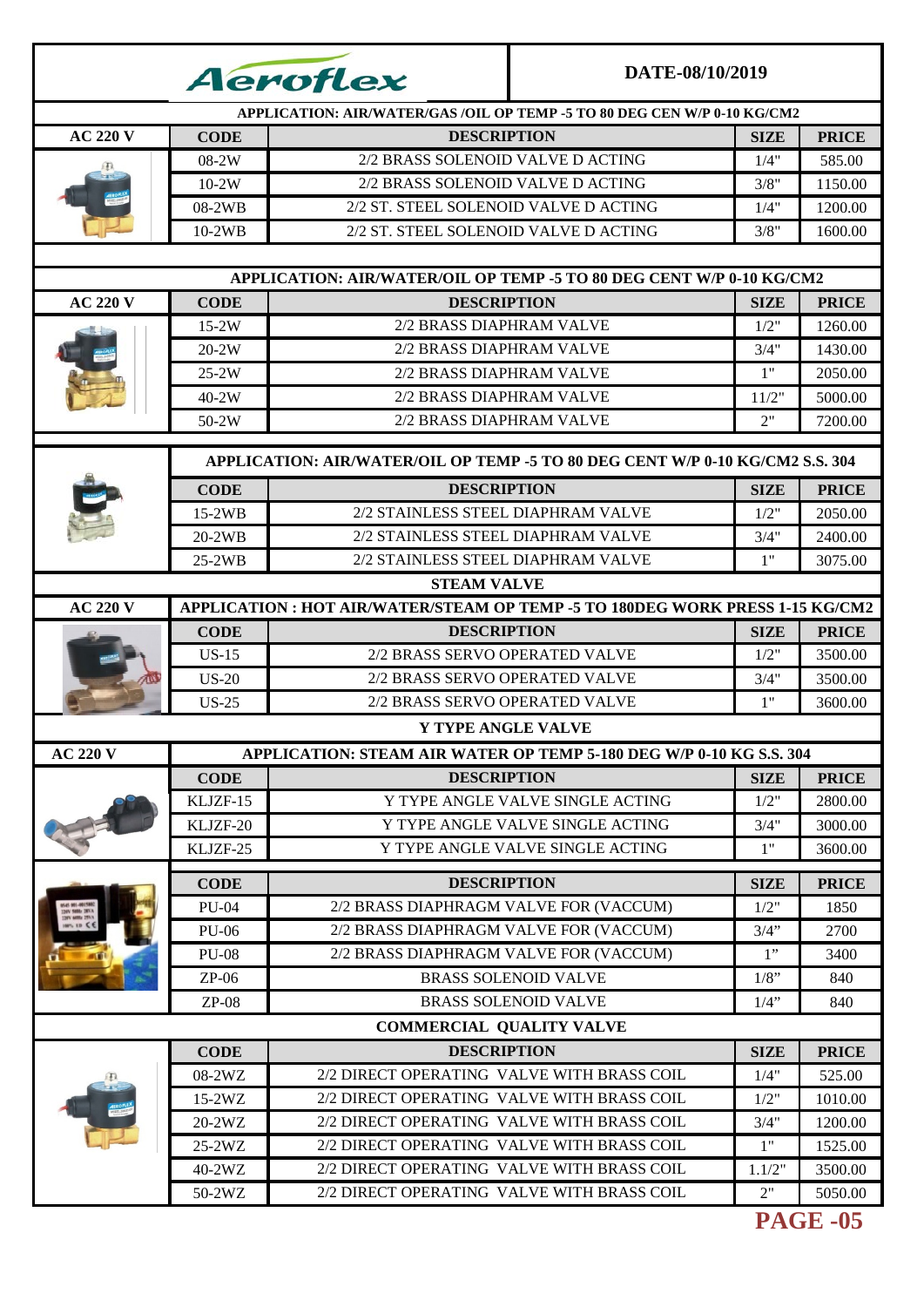|              |               | <b>Aeroflex</b>                                                                                                          |             | DATE-08/10/2019 |
|--------------|---------------|--------------------------------------------------------------------------------------------------------------------------|-------------|-----------------|
|              |               | APPLICATION: AIR/WATER/OIL OP TEMP -5 TO 80 DEG CENT W/P 0-10 KG/CM2                                                     |             |                 |
|              |               |                                                                                                                          |             |                 |
|              |               | <b>AUTO DRAIN VALVE SERIES</b>                                                                                           |             |                 |
| <b>CODE</b>  |               | <b>DESCRIPTION</b>                                                                                                       | <b>SIZE</b> | <b>PRICE</b>    |
| ADVT-15      |               | <b>AUTO DRAIN VALVE WITH TIMER</b>                                                                                       | 1/2"        | 1525.00         |
| CS720-15     |               | 2/2 BRASS BODY UP TO 16 KG                                                                                               | 1/2"        | 340.00          |
| $CS-S70$     |               | <b>BALL VALVES WITH STAINER+SUITABLE FOR AUTO DRAIN</b>                                                                  | 1/2"        | 340.00          |
| <b>TIMER</b> |               | DUAL SETTING TIMEER-ON TIME 0.5 TO 10 SEC.OFF TIME 0.5                                                                   | 1/2"        | 600.00          |
|              |               | <b>SOLENOID VALVE FOR STEAM PURPOSE-180-DEG.</b><br>APPLICATION: AIR/WATER/OIL OP TEMP -5 TO 80 DEG CENT W/P 0-10 KG/CM2 |             |                 |
|              | <b>CODE</b>   | <b>DESCRIPTION</b>                                                                                                       | <b>SIZE</b> | <b>PRICE</b>    |
|              | $DL-6K$       | STEAM VALVE WITH KNOB- LAUNDRY-VALVE                                                                                     | 1/4"        | 925.00          |
|              |               |                                                                                                                          |             |                 |
|              |               | <b>DUST COLLECTING VALVE</b>                                                                                             |             |                 |
|              | <b>CODE</b>   | <b>DESCRIPTION</b>                                                                                                       | <b>SIZE</b> | <b>PRICE</b>    |
|              | <b>RMF-25</b> | <b>DUST COLLECTING VALVE-female Thread</b>                                                                               | 1"          | 1175.00         |
|              | $RMF-40$      | DUST COLLECTING VALVE-female Thread                                                                                      | $1 - 1/2"$  | 2190.00         |
|              | <b>RMF-50</b> | DUST COLLECTING VALVE-female Thread                                                                                      | 2"          | 4200.00         |
|              |               |                                                                                                                          |             |                 |
|              |               | SINGLE ACTING PILOT OPERATED VALVE (BRASS)                                                                               |             |                 |
|              | <b>CODE</b>   | <b>DESCRIPTION</b>                                                                                                       | <b>SIZE</b> | <b>PRICE</b>    |
|              | $Q2HD-15Z$    | SINGLE ACTING PILOT OPERATED VALVES (BRASS)                                                                              | 1/2"        | 1700.00         |
|              | Q2HD-20Z      | SINGLE ACTING PILOT OPERATED VALVES (BRASS)                                                                              | 3/4"        | 2020.00         |
|              | Q2HD-25Z      | SINGLE ACTING PILOT OPERATED VALVES (BRASS)                                                                              | 1"          | 2200.00         |
|              |               |                                                                                                                          |             |                 |
|              | <b>CODE</b>   | <b>DESCRIPTION</b>                                                                                                       | <b>SIZE</b> | <b>PRICE</b>    |
|              | <b>XP08</b>   | PLASTIC SOLENOID VALVES                                                                                                  | 1/4"        | 425.00          |
|              |               | <b>NORMALLY OPENED VALVES</b>                                                                                            |             |                 |
|              | <b>CODE</b>   | <b>DESCRIPTION</b>                                                                                                       | <b>SIZE</b> | <b>PRICE</b>    |
|              | 15-2W N/O     | 2/2 BRASS NORMALLY OPEN VALVE                                                                                            | 1/2"        | 2400.00         |
|              | 20-2W N/O     | 2/2 BRASS NORMALLY OPEN VALVE                                                                                            | 3/4"        | 3200.00         |
|              | 25-2W N/O     | 2/2 BRASS NORMALLY OPEN VALVE                                                                                            | 1"          | 3200.00         |
|              |               |                                                                                                                          |             | <b>PAGE -06</b> |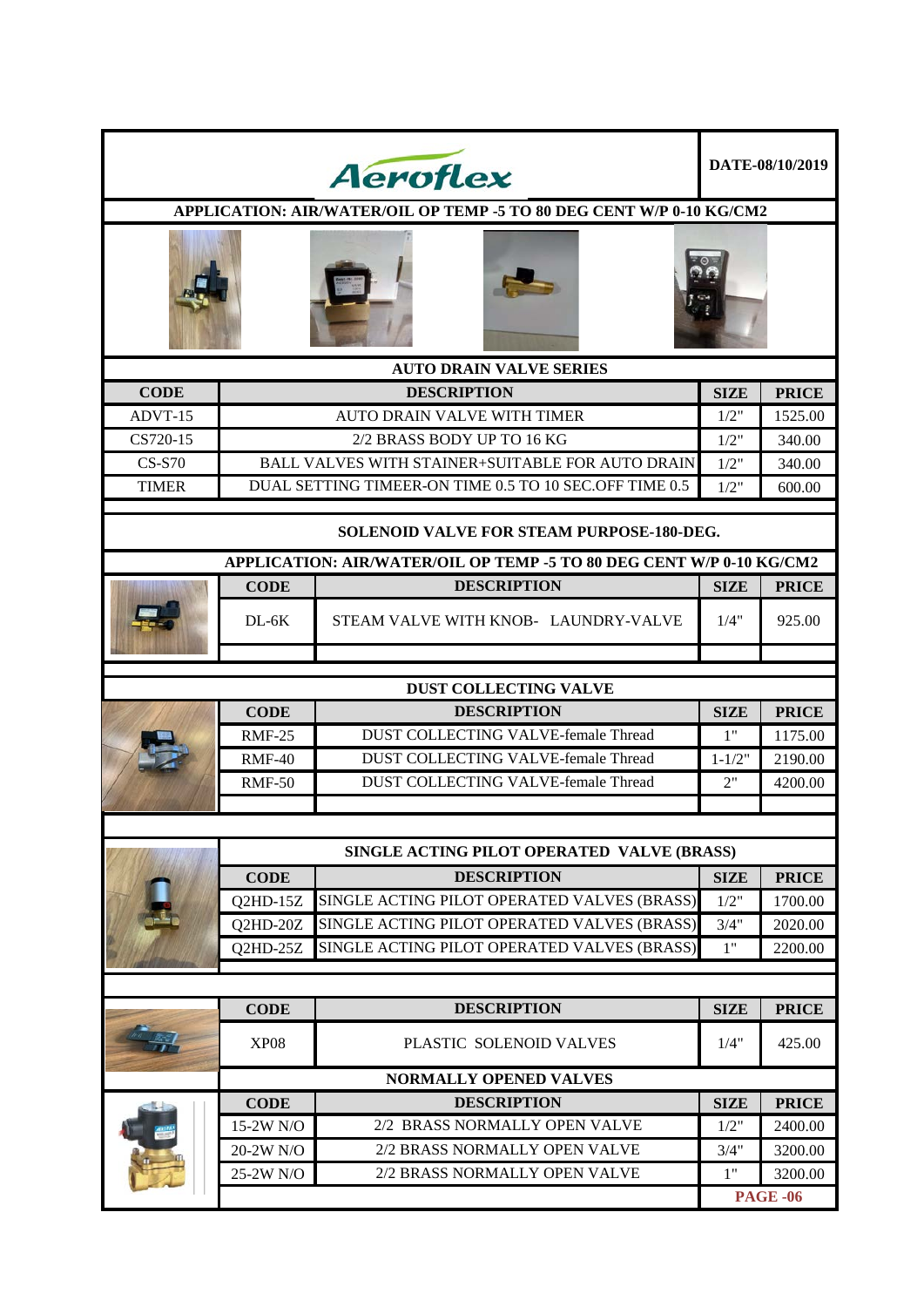|                                               |                           | <b>Aeroflex</b>                                                     |             | DATE-08/10/2019 |  |  |  |  |
|-----------------------------------------------|---------------------------|---------------------------------------------------------------------|-------------|-----------------|--|--|--|--|
|                                               |                           | <b>MECHANICAL VALVE</b>                                             |             |                 |  |  |  |  |
|                                               |                           | APPLICATION: AIR/WATER/OIL OP TEMP -5 TO 80 DEG CENT W/P 0-10 KG/CM |             |                 |  |  |  |  |
|                                               | <b>KNOB TURN VALVE</b>    |                                                                     |             |                 |  |  |  |  |
|                                               | <b>CODE</b>               | <b>DESCRIPTION</b>                                                  | <b>SIZE</b> | <b>PRICE</b>    |  |  |  |  |
|                                               | $MOV-01$                  | <b>3/2 KNOWB TURN VALVE</b>                                         | 1/8"        | 400.00          |  |  |  |  |
|                                               | $JM-01$                   | 3/2KNOWB TURN VALVE                                                 | 1/4"        | 500.00          |  |  |  |  |
|                                               | <b>MSV-01</b>             | 5/2KNOWB TURN VALVE                                                 | 1/4"        | 530.00          |  |  |  |  |
|                                               |                           | PALM ACTUATOR VALVE                                                 |             |                 |  |  |  |  |
|                                               | <b>CODE</b>               | <b>DESCRIPTION</b>                                                  | SIZE        | <b>PRICE</b>    |  |  |  |  |
| $\mathbf{u}$                                  | $MOV-06$                  | 3/2 PALM ACTUATOR VALVE                                             | 1/8"        | 400.00          |  |  |  |  |
|                                               | $JM-06$                   | 3/2 PALM ACTUATOR VALVE                                             | 1/4"        | 500.00          |  |  |  |  |
|                                               | <b>MSV-06</b>             | 5/2 PALM ACTUATOR VALVE                                             | 1/4"        | 530.00          |  |  |  |  |
|                                               |                           | <b>PUSH BUTTON VALVE</b>                                            |             |                 |  |  |  |  |
|                                               | <b>CODE</b>               | <b>DESCRIPTION</b>                                                  | <b>SIZE</b> | <b>PRICE</b>    |  |  |  |  |
|                                               | $MOV-05$                  | <b>3/2 PUSH BUTTON VALVE</b>                                        | 1/8"        | 400.00          |  |  |  |  |
|                                               | $JM-05$                   | 3/2 PUSH BUTTON VALVE                                               | 1/4"        | 500.00          |  |  |  |  |
|                                               | $MSV-05$                  | 5/2 PUSH BUTTON VALVE                                               | 1/4"        | 530.00          |  |  |  |  |
|                                               | <b>ROLLER LEVER VALVE</b> |                                                                     |             |                 |  |  |  |  |
|                                               | <b>CODE</b>               | <b>DESCRIPTION</b>                                                  | <b>SIZE</b> | <b>PRICE</b>    |  |  |  |  |
|                                               | $MOV-02$                  | 2/2 ROLLER LEVER VALVE                                              | 1/8"        | 400.00          |  |  |  |  |
|                                               | $JM-02$                   | 3/2ROLLER LEVER VALVE                                               | 1/4"        | 500.00          |  |  |  |  |
|                                               | $MSV-02$                  | 5/2ROLLER LEVER VALVE                                               | 1/4"        | 530.00          |  |  |  |  |
|                                               |                           | <b>HAND LEVER VALVE</b>                                             |             |                 |  |  |  |  |
|                                               | <b>CODE</b>               | <b>DESCRIPTION</b>                                                  | <b>SIZE</b> | <b>PRICE</b>    |  |  |  |  |
|                                               | H4-08                     | 5/2 HAND LEVER VALVE                                                | 1/4"        | 400.00          |  |  |  |  |
| $\frac{1}{2}$ , $\frac{1}{2}$ , $\frac{1}{2}$ | H4-15                     | 5/2 HAND LEVER VALVE                                                | $1/2$ "     | 1005.00         |  |  |  |  |
|                                               |                           | <b>HAND PULLING VALVE</b>                                           |             |                 |  |  |  |  |
|                                               | <b>CODE</b>               | <b>DESCRIPTION</b>                                                  | <b>SIZE</b> | <b>PRICE</b>    |  |  |  |  |
|                                               | $L4-08$                   | 5/2 HAND PULLING VALVE                                              | 1/4"        | 500.00          |  |  |  |  |
|                                               |                           |                                                                     |             |                 |  |  |  |  |
|                                               |                           | <b>FOOT PEDAL VALVE</b>                                             |             |                 |  |  |  |  |
|                                               | <b>CODE</b>               | <b>DESCRIPTION</b>                                                  | <b>SIZE</b> | <b>PRICE</b>    |  |  |  |  |
|                                               | <b>FV320</b>              | 3/2 FOOT PEDAL VALVE                                                | 1/4"        | 630.00          |  |  |  |  |
|                                               | <b>FV02</b>               |                                                                     | 1/4"        | 680.00          |  |  |  |  |
|                                               | F4-08                     | 5/2 FOOT PEDAL VALVE                                                | 1/4"        | 960.00          |  |  |  |  |
|                                               |                           | <b>DISC ROTARY VALVE</b>                                            |             |                 |  |  |  |  |
|                                               | <b>CODE</b>               | <b>DESCRIPTION</b>                                                  | <b>SIZE</b> | <b>PRICE</b>    |  |  |  |  |
|                                               | V <sub>200</sub>          | 4/3 DISK ROTARY VALVE                                               | 1/4"        | 610.00          |  |  |  |  |
|                                               | V400                      | 4/3DISK ROTARY VALVE                                                | 1/2"        | 640.00          |  |  |  |  |
|                                               |                           |                                                                     |             |                 |  |  |  |  |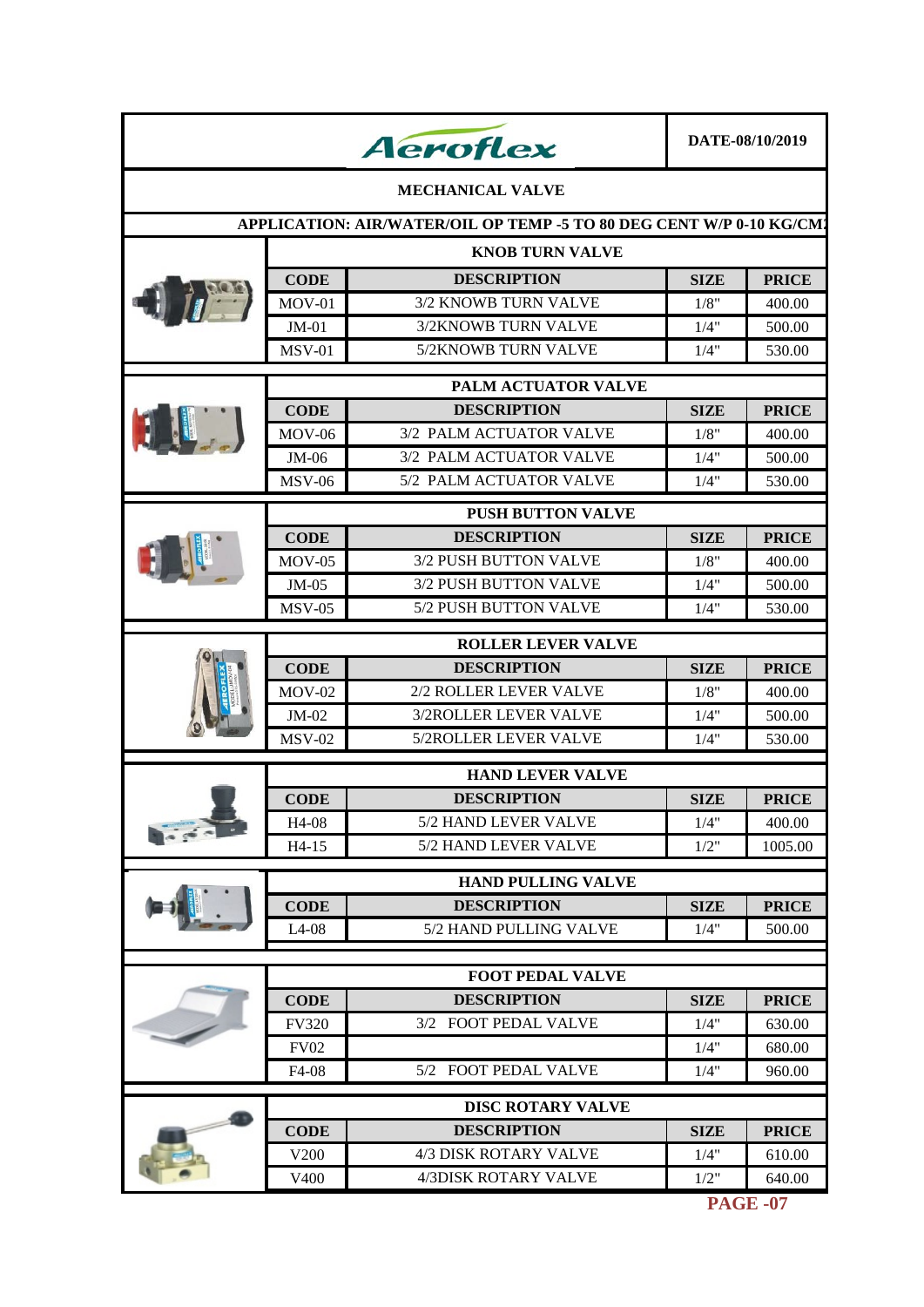|                                                           |              | <b>Aeroflex</b>                                                      |             | DATE 08/10/2019 |
|-----------------------------------------------------------|--------------|----------------------------------------------------------------------|-------------|-----------------|
|                                                           |              | APPLICATION: AIR/WATER/OIL OP TEMP -5 TO 80 DEG CENT W/P 0-10 KG/CM2 |             |                 |
|                                                           |              | <b>QUICK EXHAUST</b>                                                 |             |                 |
|                                                           | <b>CODE</b>  | <b>DESCRIPTION</b>                                                   | <b>SIZE</b> | <b>PRICE</b>    |
|                                                           | <b>QE01</b>  | <b>OUICK EXHAUST VALVE</b>                                           | 1/8"        | 220.00          |
| <b>AEROFLEX</b>                                           | QE 02        | <b>QUICK EXHAUST VALVE</b>                                           | 1/4"        | 175.00          |
|                                                           | <b>OE 03</b> | <b>QUICK EXHAUST VALVE</b>                                           | 3/8"        | 240.00          |
|                                                           | <b>QE04</b>  | <b>QUICK EXHAUST VALVE</b>                                           | 1/2"        | 240.00          |
|                                                           |              |                                                                      |             |                 |
|                                                           |              |                                                                      |             |                 |
|                                                           | <b>ST01</b>  | <b>QUICK EXHAUST VALVE</b>                                           | 1/8"        | 230.00          |
| <b>IEROFLEX</b><br>MODEL:ST-01<br>President 3, 19-3, EMin | ST 02        | <b>OUICK EXHAUST VALVE</b>                                           | 1/4"        | 230.00          |
|                                                           | ST 03        | <b>QUICK EXHAUST VALVE</b>                                           | 3/8"        | 400.00          |
|                                                           | ST 04        | <b>QUICK EXHAUST VALVE</b>                                           | 1/2"        | 550.00          |
|                                                           |              |                                                                      |             |                 |

| APPLICATION: AIR/WATER/OIL OP TEMP -5 TO 80 DEG CENT W/P 0-10 KG/CM2 |                 |                           |             |              |  |  |
|----------------------------------------------------------------------|-----------------|---------------------------|-------------|--------------|--|--|
|                                                                      |                 | <b>FLOW CONTROL VALVE</b> |             |              |  |  |
|                                                                      | <b>CODE</b>     | <b>DESCRIPTION</b>        | <b>SIZE</b> | <b>PRICE</b> |  |  |
|                                                                      | <b>RE01</b>     | <b>FLOW CONTROL VALVE</b> | 1/8"        | 130.00       |  |  |
|                                                                      | <b>RE02</b>     | FLOW CONTROL VALVE        | 1/4"        | 130.00       |  |  |
|                                                                      | <b>RE03</b>     | <b>FLOW CONTROL VALVE</b> | 3/8"        | 220.00       |  |  |
|                                                                      | <b>RE04</b>     | FLOW CONTROL VALVE        | 1/2"        | 220.00       |  |  |
|                                                                      |                 |                           |             |              |  |  |
|                                                                      | ASC 01          | FLOW CONTROL VALVE        | 1/8"        | 180.00       |  |  |
| <b>OFLI</b><br><b>MODEL ASC-10</b>                                   | ASC 02          | FLOW CONTROL VALVE        | 1/4"        | 180.00       |  |  |
|                                                                      | $\angle$ ASC 03 | <b>FLOW CONTROL VALVE</b> | 3/8"        | 320.00       |  |  |
|                                                                      | ASC 04          | <b>FLOW CONTROL VALVE</b> | 1/2"        | 320.00       |  |  |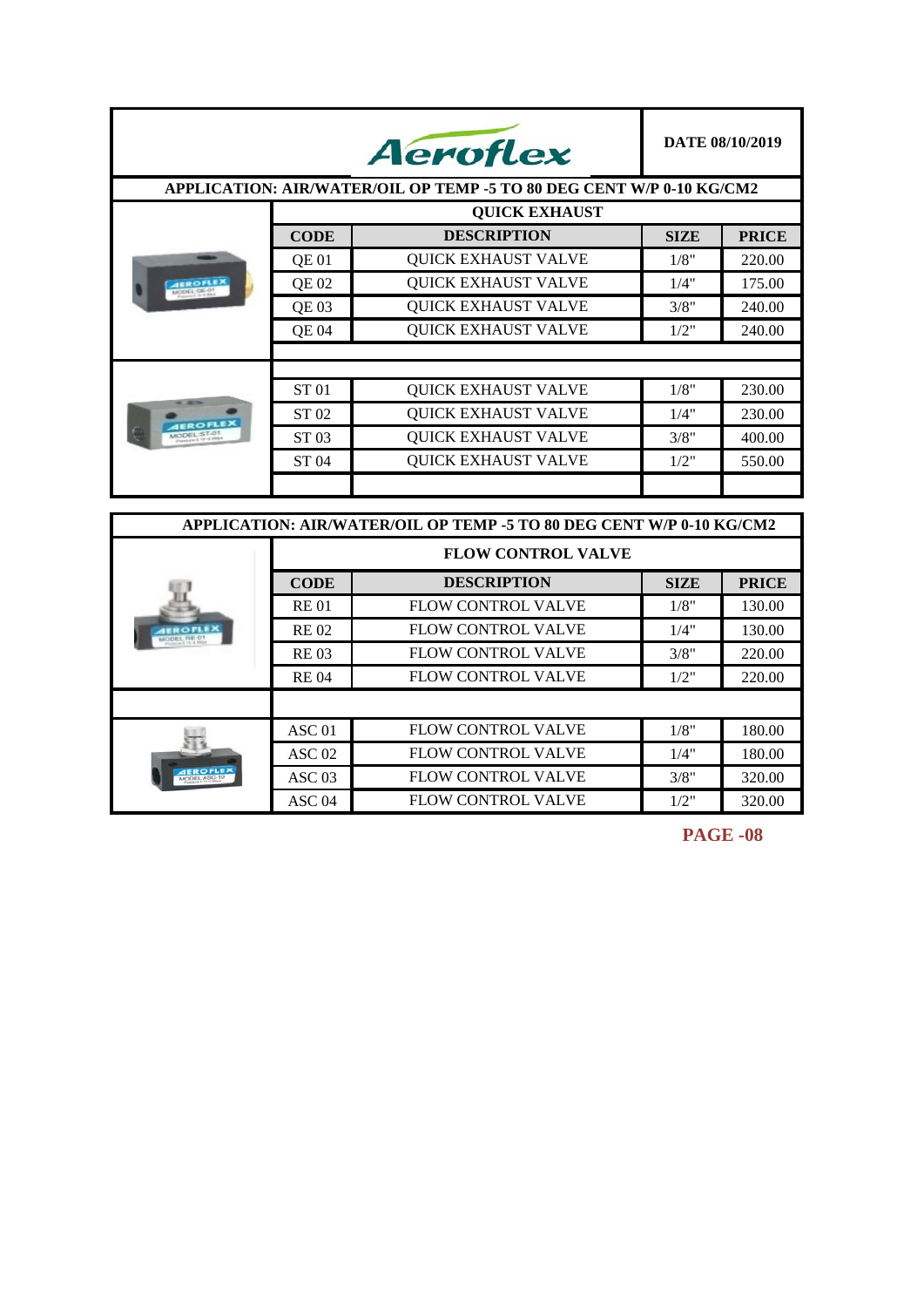|  |             | Aeroflex                                                                                                 |             | DATE-08/10/2019 |
|--|-------------|----------------------------------------------------------------------------------------------------------|-------------|-----------------|
|  |             | Working Pressure ;10 kgf/cmApplicable Temperature:5-50°C working medium;40micron filtered lubricated air |             |                 |
|  | <b>CODE</b> | <b>DESCRIPTION "A" SERIES</b>                                                                            | SIZE        | <b>PRICE</b>    |
|  | 3FRL-02     | FRL WITHOUT METAL GUARD WITH GAUGE                                                                       | 1/4"        | 1260.00         |
|  | 3FRL-02G    | FRL WITH METAL GUARD WITH GAUGE                                                                          | 1/4"        | 1860.00         |
|  | 3FRL-03     | FRL WITH METAL GUARD WITH GAUGE                                                                          | 3/8"        | 1860.00         |
|  | 3FRL-04     | FRL WITH METAL GUARD WITH GAUGE                                                                          | 1/2"        | 2460.00         |
|  | 3FRL-06     | FRL WITH METAL GUARD WITH GAUGE                                                                          | 3/4"        | 3120.00         |
|  | 3FRL-10     | FRL WITH METAL GUARD WITH GAUGE                                                                          | 1"          | 5760.00         |
|  | <b>CODE</b> | <b>DESCRIPTION "A" SERIES</b>                                                                            | <b>SIZE</b> | <b>PRICE</b>    |
|  | 2FRL-02     | FRL WITHOUT METAL GUARD WITH GAUGE                                                                       | 1/4"        | 1008            |
|  | $2FRL-02G$  | FRL WITH METAL GUARD WITH GAUGE                                                                          | 1/4"        | 1218            |
|  | 2FRL-03     | FRL WITH METAL GUARD WITH GAUGE                                                                          | 3/8"        | 1596            |
|  | 2FRL-04     | FRL WITH METAL GUARD WITH GAUGE                                                                          | 1/2"        | 2160            |
|  | 2FRL-06     | FRL WITH METAL GUARD WITH GAUGE                                                                          | 3/4"        | 2520            |
|  | 2FRL-10     | FRL WITH METAL GUARD WITH GAUGE                                                                          | 1"          | 3696            |
|  | <b>CODE</b> | <b>DESCRIPTION "A" SERIES</b>                                                                            | <b>SIZE</b> | <b>PRICE</b>    |
|  | $W-02$      | FR WITHOUT METAL GUARD WITH GAUGE                                                                        | 1/4"        | 588.00          |
|  | $W-02G$     | FR WITH METAL GUARD WITH GAUGE                                                                           | 1/4"        | 930.00          |
|  | $W-03$      | FR WITH METAL GUARD WITH GAUGE                                                                           | 3/8"        | 1050.00         |
|  | $W-04$      | FR WITH METAL GUARD WITH GAUGE                                                                           | 1/2"        | 1596.00         |
|  | $W-06$      | FR WITH METAL GUARD WITH GAUGE                                                                           | 3/4"        | 1764.00         |
|  | $W-10$      | FR WITH METAL GUARD WITH GAUGE                                                                           | 1"          | 2394.00         |
|  | <b>CODE</b> | <b>DESCRIPTION "A" SERIES</b>                                                                            | <b>SIZE</b> | <b>PRICE</b>    |
|  | $F-02$      | FILTER WITHOUT METAL GUARD WITH GAUGE                                                                    | 1/4"        | 352.00          |
|  | $F-02G$     | FILTER WITH METAL GUARD WITH GAUGE                                                                       | 1/4"        | 540.00          |
|  | $F-03$      | FILTER WITH METAL GUARD WITH GAUGE                                                                       | 3/8"        | 546.00          |
|  | $F-04$      | FILTER WITH METAL GUARD WITH GAUGE                                                                       | 1/2"        | 714.00          |
|  | $F-06$      | FILTER WITH METAL GUARD WITH GAUGE                                                                       | 3/4"        | 798.00          |
|  | $F-10$      | FILTER WITH METAL GUARD WITH GAUGE                                                                       | 1"          | 1344.00         |
|  | <b>CODE</b> | <b>DESCRIPTION "A" SERIES</b>                                                                            | <b>SIZE</b> | <b>PRICE</b>    |
|  | $L-02$      | LUBRICATOR WITHOUT METAL GUARD WITH GAUGE                                                                | 1/4"        | 352.00          |
|  | $L-02G$     | LUBRICATOR WITH METAL GUARD WITH GAUGE                                                                   | 1/4"        | 460.00          |
|  | $L-03$      | LUBRICATOR WITH METAL GUARD WITH GAUGE                                                                   | 3/8"        | 546.00          |
|  | $L-04$      | LUBRICATOR WITH METAL GUARD WITH GAUGE                                                                   | $1/2$ "     | 714.00          |
|  | $L-06$      | LUBRICATOR WITH METAL GUARD WITH GAUGE                                                                   | 3/4"        | 756.00          |
|  | $L-10$      | LUBRICATOR WITH METAL GUARD WITH GAUGE                                                                   | $1"$        | 1344.00         |
|  | <b>CODE</b> | <b>DESCRIPTION "A" SERIES</b>                                                                            | <b>SIZE</b> | <b>PRICE</b>    |
|  | $R-02$      | <b>REGULATOR WITH GAUGE</b>                                                                              | 1/4"        | 454.00          |
|  | $R-03$      | <b>REGULATOR WITH GAUGE</b>                                                                              | 3/8"        | 840.00          |
|  | $R-04$      | <b>REGULATOR WITH GAUGE</b>                                                                              | 1/2"        | 1092.00         |
|  | $R-06$      | <b>REGULATOR WITH GAUGE</b>                                                                              | 3/4"        | 1344.00         |
|  | $R-10$      | REGULATOR WITH GAUGE                                                                                     | 1"          | 1428.00         |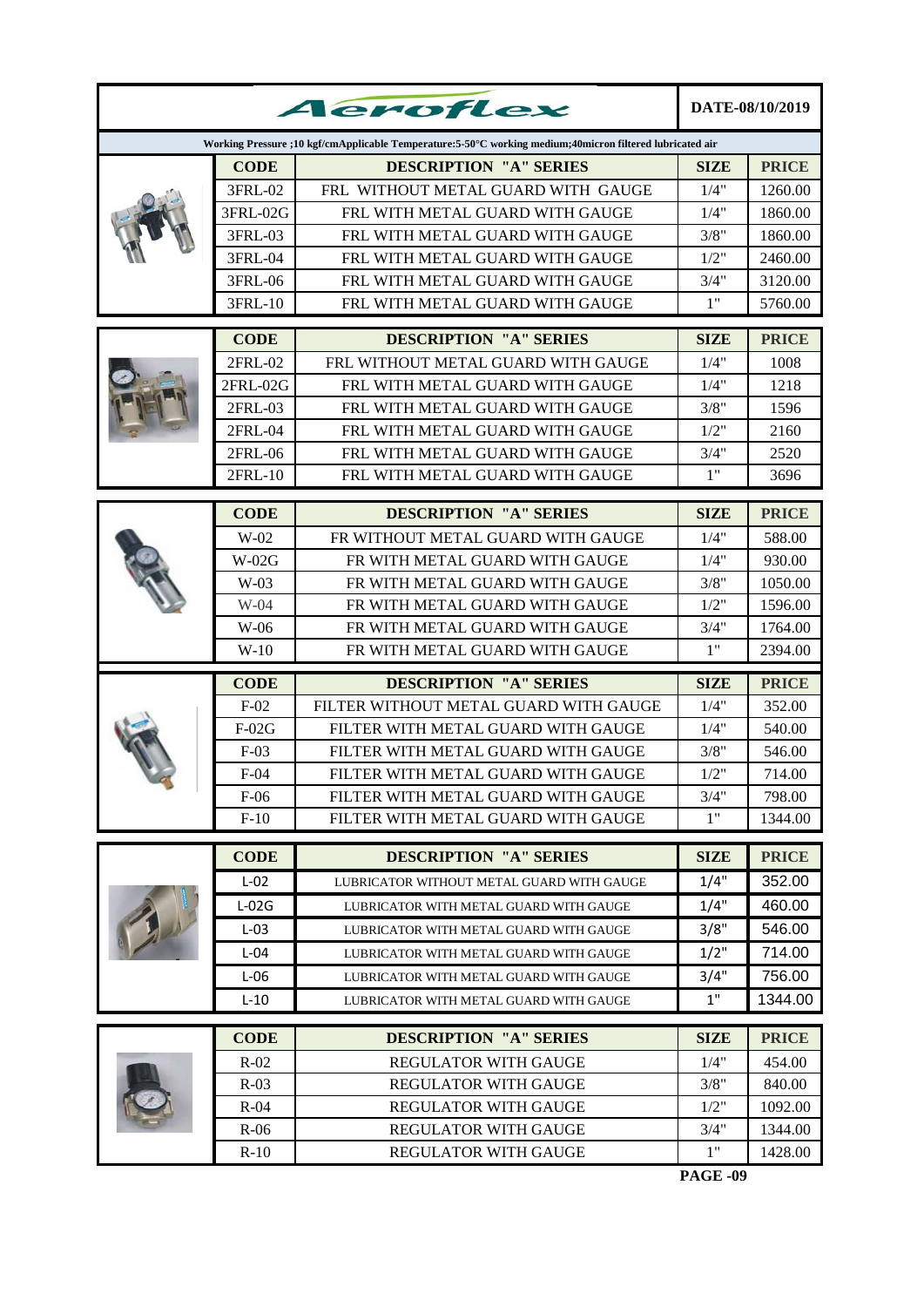|                                                                                                          |                   | Aeroflex                                                                                                 |             | DATE-08/10/2019 |  |  |
|----------------------------------------------------------------------------------------------------------|-------------------|----------------------------------------------------------------------------------------------------------|-------------|-----------------|--|--|
| Working Pressure ;10 kgf/cmApplicable Temperature:5-50°C working medium;40micron filtered lubricated air |                   |                                                                                                          |             |                 |  |  |
|                                                                                                          | <b>CODE</b>       | <b>DESCRIPTION "AIRTCH" SERIES</b>                                                                       | <b>SIZE</b> | <b>PRICE</b>    |  |  |
|                                                                                                          | <b>C2000</b>      | <b>FR+L WITH GAUGE</b>                                                                                   | 1/4"        | 980.00          |  |  |
|                                                                                                          | <b>FC2000</b>     | <b>FR+L WITH GAUGE</b>                                                                                   | 1/4"        | 630.00          |  |  |
|                                                                                                          | <b>FR2000</b>     | FR WITH GAUGE                                                                                            | 1/4"        | 420.00          |  |  |
|                                                                                                          | F2000             | <b>FILTER WITH GAUGE</b>                                                                                 | 1/4"        | 252.00          |  |  |
|                                                                                                          | L <sub>2000</sub> | <b>LUBRICATOR WITH GAUGE</b>                                                                             | 1/4"        | 252.00          |  |  |
|                                                                                                          | <b>R2000</b>      | <b>REGULATOR WITH GAUGE</b>                                                                              | 1/4"        | 290.00          |  |  |
|                                                                                                          | C4000             | <b>F+R+L WITH GAUGE</b>                                                                                  | $1/2$ "     | 1470.00         |  |  |
|                                                                                                          | <b>FC4000</b>     | <b>FR+L WITH GAUGE</b>                                                                                   | $1/2$ "     | 1340.00         |  |  |
|                                                                                                          | <b>FR4000</b>     | <b>FR WITH GAUGE</b>                                                                                     | $1/2$ "     | 800.00          |  |  |
|                                                                                                          | F4000             | <b>FILTER WITH GAUGE</b>                                                                                 | $1/2$ "     | 590.00          |  |  |
|                                                                                                          | L4000             | <b>LUBRICATOR WITH GAUGE</b>                                                                             | $1/2$ "     | 590.00          |  |  |
|                                                                                                          | R4000             | <b>REGULATOR WITH GAUGE</b>                                                                              | $1/2$ "     | 590.00          |  |  |
|                                                                                                          | <b>R07</b>        | <b>REGULATOR WITH GAUGE</b>                                                                              | 1/4"        | 300.00          |  |  |
|                                                                                                          |                   |                                                                                                          |             |                 |  |  |
|                                                                                                          |                   | Working Pressure ;10 kgf/cmApplicable Temperature:5-50°C working medium;40micron filtered lubricated air |             |                 |  |  |
|                                                                                                          | <b>CODE</b>       | <b>DESCRIPTION "S" SERIES</b>                                                                            | <b>SIZE</b> | <b>PRICE</b>    |  |  |
|                                                                                                          | <b>SFC2000</b>    | <b>FR+L WITH GAUGE</b>                                                                                   | 1/4"        | 1380.00         |  |  |
|                                                                                                          | <b>SFC3000</b>    | <b>FR+L WITH GAUGE</b>                                                                                   | 3/8"        | 1380.00         |  |  |
|                                                                                                          | <b>SFC4000</b>    | <b>FR+L WITH GAUGE</b>                                                                                   | $1/2$ "     | 1380.00         |  |  |
|                                                                                                          | <b>SFR2000</b>    | <b>FR WITH GAUGE</b>                                                                                     | 1/4"        | 930.00          |  |  |
|                                                                                                          | <b>SFR3000</b>    | <b>FR WITH GAUGE</b>                                                                                     | 3/8"        | 930.00          |  |  |
|                                                                                                          | <b>SFR4000</b>    | <b>FR WITH GAUGE</b>                                                                                     | $1/2$ "     | 930.00          |  |  |
|                                                                                                          | <b>SL2000</b>     | <b>LUBRICATOR WITH GAUGE</b>                                                                             | 1/4"        | 540.00          |  |  |
|                                                                                                          | <b>SL3000</b>     | <b>LUBRICATOR WITH GAUGE</b>                                                                             | 3/8"        | 540.00          |  |  |
|                                                                                                          | <b>SL4000</b>     | <b>LUBRICATOR WITH GAUGE</b>                                                                             | $1/2$ "     | 540.00          |  |  |
|                                                                                                          |                   | Working Pressure ;10 kgf/cmApplicable Temperature:5-50°C working medium;40micron filtered lubricated air |             |                 |  |  |
|                                                                                                          | <b>CODE</b>       | <b>DESCRIPTION "Q" SERIES</b>                                                                            | <b>SIZE</b> | <b>PRICE</b>    |  |  |
|                                                                                                          | $SL-15$           | <b>AIR FILTER</b>                                                                                        | $1/2$ "     | 680.00          |  |  |
|                                                                                                          | $SL-25$           | <b>AIR FILTER</b>                                                                                        | 1"          | 1260.00         |  |  |
|                                                                                                          | <b>SL-40</b>      | <b>AIR FILTER</b>                                                                                        | 1.1/2"      | 2520.00         |  |  |
| $\overline{1}$                                                                                           | $SL-50$           | <b>AIR FILTER</b>                                                                                        | 2"          | 2520.00         |  |  |
|                                                                                                          | <b>TY-15</b>      | AIR REGULATOR WITH GAUGE                                                                                 | $1/2$ "     | 760.00          |  |  |
|                                                                                                          | $TY-25$           | AIR REGULATOR WITH GAUGE                                                                                 | 1"          | 1430.00         |  |  |
|                                                                                                          | <b>TY-40</b>      | AIR REGULATOR WITH GAUGE                                                                                 | 1.1/2"      | 2520.00         |  |  |
|                                                                                                          | TY-50             | AIR REGULATOR WITH GAUGE                                                                                 | 2"          |                 |  |  |
|                                                                                                          |                   |                                                                                                          |             | 2520.00         |  |  |
|                                                                                                          | $IU-15$           | <b>AIR LUBRICATOR</b>                                                                                    | $1/2$ "     | 670.00          |  |  |
|                                                                                                          | IU-25             | <b>AIR LUBRICATOR</b>                                                                                    | 1"          | 1260.00         |  |  |
|                                                                                                          | <b>IU-40</b>      | <b>AIR LUBRICATOR</b>                                                                                    | 1.1/2"      | 2350.00         |  |  |
|                                                                                                          | <b>IU-50</b>      | <b>AIR LUBRICATOR</b>                                                                                    | 2"          | 2350.00         |  |  |

**PAGE 10**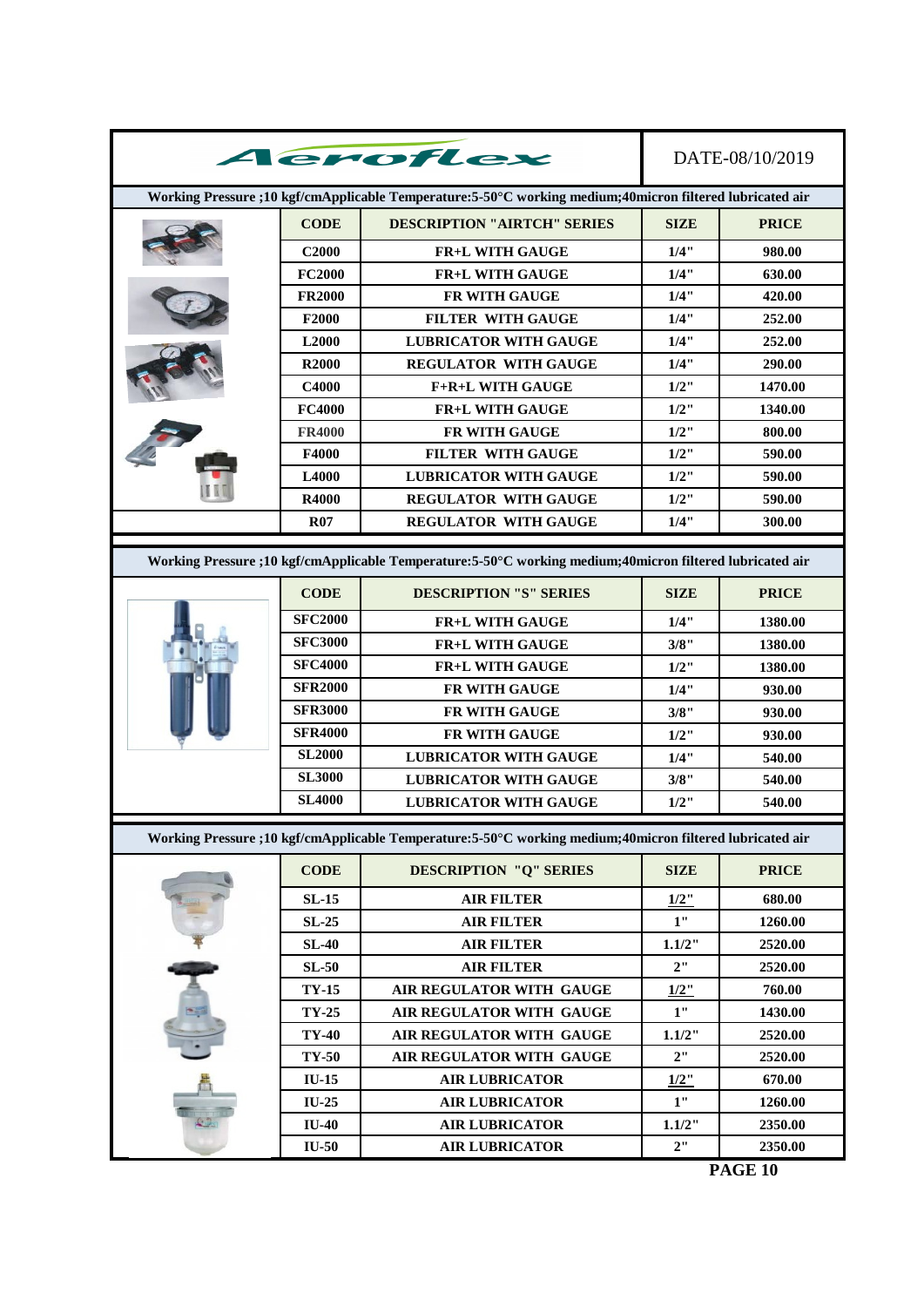

**Working Pressure ;10 kgf/cmApplicable Temperature:5-50°C working medium;40micron filtered lubricated air**

## **PNEUMATIC FRL SERIES "U"**

|  | <b>CODE</b>     | <b>DESCRIPTION "U" SERIES</b>         | <b>SIZE</b> | <b>PRICE</b> |
|--|-----------------|---------------------------------------|-------------|--------------|
|  | <b>UFR/L-04</b> | <b>HIGH PRESSURE FRL</b>              | $1/2$ "     | 2010.00      |
|  | <b>UFR-04</b>   | <b>HIGH PRESSURE FILTER REGULATOR</b> | $1/2$ "     | 1350.00      |
|  | <b>UR-04</b>    | <b>HIGH PRESSURE REGULATOR</b>        | $1/2$ "     | 840.00       |
|  | $UL-04$         | <b>HIGH PRESSURE LUBRICATOR</b>       | $1/2$ "     | 780.00       |
|  | <b>UF-04</b>    | <b>HIGH PRESSURE FILTER</b>           | $1/2$ "     | 800.00       |

| <b>CODE</b>      | <b>DESCRIPTION "HIGH PRESSURE "</b><br><b>PRICE</b><br><b>SIZE</b><br><b>SERIES</b> |              |         |
|------------------|-------------------------------------------------------------------------------------|--------------|---------|
| <b>IR2000-02</b> | <b>PRECISION REGULATOR</b>                                                          | 1/4"         | 2600.00 |
| <b>OTYH-15</b>   | AIR REGULATOR HIGH- PRESSURE 0-35<br>KG                                             | $1/2$ "      | 1700.00 |
| <b>OTYH-25</b>   | <b>AIR REGULATOR HIGH- PRESSURE 0-35</b><br>KG                                      | $\mathbf{1}$ | 5000.00 |

| <b>ZDPS</b> | <b>AUTO DISCHARGE TRAP</b> | $1/2$ " | 700.00  |
|-------------|----------------------------|---------|---------|
| AD402-04    | <b>AUTO DRAIN</b>          | $1/2$ " | 1200.00 |

| Working Pressure ;10 kgf/cmApplicable Temperature:5-50°C working medium;40micron filtered lubricated air |                |                                      |             |              |
|----------------------------------------------------------------------------------------------------------|----------------|--------------------------------------|-------------|--------------|
|                                                                                                          | <b>CODE</b>    | <b>DESCRIPTION</b><br>" FST " SERIES | <b>SIZE</b> | <b>PRICE</b> |
|                                                                                                          | 2FRL02FST      | <b>FR+L WITH GAUGE</b>               | 1/4"        | 2400.00      |
|                                                                                                          | 2FRL02 FST     | <b>FR+L WITH GAUGE</b>               | $1/2$ "     | 3400.00      |
|                                                                                                          | <b>W02 FST</b> | <b>FR WITH GAUGE</b>                 | 1/4"        | 1700.00      |
|                                                                                                          | <b>W04 FST</b> | FR WITH GAUGE                        | $1/2$ "     | 2500.00      |
|                                                                                                          | <b>R02 FST</b> | AIR REGULATOR WITH GAUGE             | 1/4"        | 1000.00      |
|                                                                                                          | <b>R04 FST</b> | AIR REGULATOR WITH GAUGE             | $1/2$ "     | 1900.00      |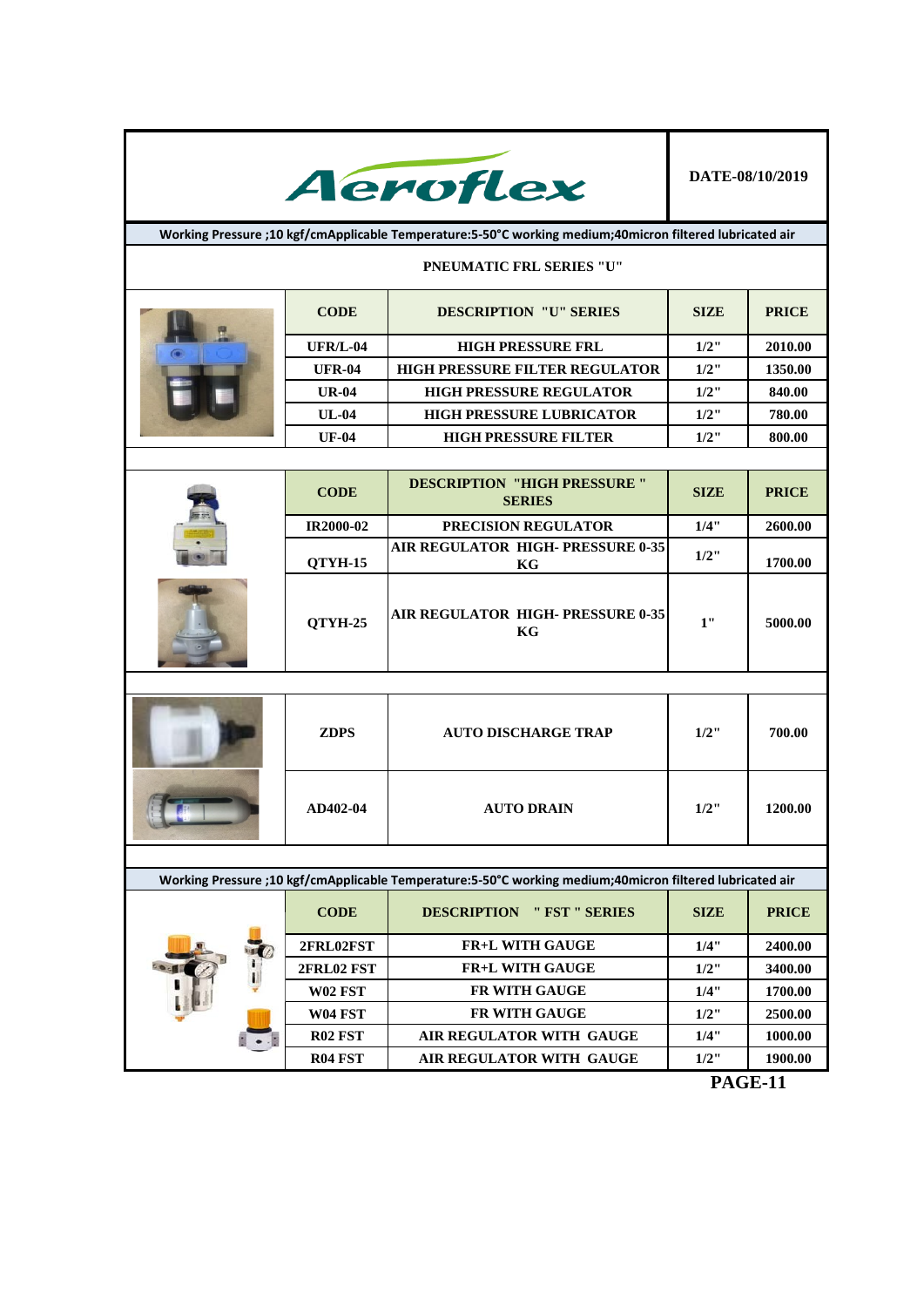|                 | Aeroflex    |             |                                           |                   |             |               |                 |              |              |              |                                            |              |              |
|-----------------|-------------|-------------|-------------------------------------------|-------------------|-------------|---------------|-----------------|--------------|--------------|--------------|--------------------------------------------|--------------|--------------|
|                 |             |             |                                           |                   |             |               |                 |              |              |              |                                            |              |              |
| <b>SC</b>       |             |             | DOUBLE ACTING CYLINDER (NON-MAGNETIC)     |                   |             |               | <b>DNC</b>      |              |              |              | ISO 6431 DOUBLE ACTING CYLINDER (MAGNETIC) |              |              |
| <b>BORE</b>     | <b>SC32</b> | <b>SC40</b> | <b>SC50</b>                               | <b>SC63</b>       | <b>SC80</b> | <b>SC100</b>  | <b>BORE</b>     |              | <b>DNC32</b> | <b>DNC40</b> | <b>DNC50</b>                               | <b>DNC63</b> |              |
| <b>STROKE</b>   |             |             |                                           |                   |             |               | <b>STROKE</b>   |              |              |              |                                            |              |              |
| 25              | 670.00      | 760.00      | 925.00                                    | $\star$           | 1800.00     | 2200.00       |                 |              |              |              |                                            |              |              |
| 50              | 715.00      | 840.00      | 1010.00                                   | 1215.00           | 1850.00     | 2300.00       | 25              |              | 1150.00      | 1200.00      | 1500.00                                    | 1900.00      |              |
| 75              | 800.00      | 880.00      | 1050.00                                   | 1250.00           | 1900.00     | 2500.00       | $\overline{50}$ |              | 1200.00      | 1200.00      | 1700.00                                    | 2020.00      |              |
| 100             | 800.00      | 925.00      | 1100.00                                   | 1300.00           | 1950.00     | 2550.00       | $\overline{75}$ |              | 1350.00      | 1450.00      | 2020.00                                    | 2400.00      |              |
| 125             | 850.00      |             | $\star$                                   |                   | 2020.00     | 2600.00       | 100             |              | 1450.00      | 1500.00      | 2100.00                                    | 2400.00      |              |
| 150             | 925.00      | 1050.00     | 1175.00                                   | 1450.00           | 2200.00     | 2700.00       |                 |              |              |              |                                            |              |              |
| 200             | 970.00      | 1100.00     | 1260.00                                   | 1510.00           | 2300.00     | 2850.00       |                 |              |              |              |                                            |              |              |
| 250             | 1010.00     |             |                                           |                   | 2550.00     | 3200.00       |                 |              |              |              |                                            |              |              |
| 300             | 1100.00     |             |                                           |                   | 3000.00     | 3400.00       |                 |              |              |              |                                            |              |              |
|                 |             |             |                                           |                   |             |               |                 |              |              |              |                                            |              |              |
|                 |             |             |                                           |                   |             |               |                 |              |              |              |                                            |              |              |
|                 |             |             | <b>AIROREX</b>                            |                   |             |               |                 |              |              |              |                                            |              |              |
| <b>MAL</b>      |             |             | DOUBLE ACTING ALUMINIUM CYLINDER(NON-MAG) |                   |             |               | <b>SDA</b>      |              |              |              | <b>COMPACT PNEUMATIC CYLINDER</b>          |              |              |
| <b>BORE</b>     |             | MAL16       | MAL <sub>20</sub>                         | MAL <sub>25</sub> | MAL32       | <b>MAL 40</b> | <b>BORE</b>     | <b>SDA16</b> | <b>SDA20</b> | <b>SDA25</b> | <b>SDA32</b>                               | <b>SDA40</b> | <b>SDA50</b> |
| <b>STROKE</b>   |             |             |                                           |                   |             |               | <b>STROKE</b>   |              |              |              |                                            |              |              |
| 25              |             | 405.00      | 440.00                                    | 520.00            | 680.00      | 925.00        | 5               | 421.00       | 380.00       | 421.00       | 470.00                                     | 600.00       | 800.00       |
| 50              |             | 405.00      | 440.00                                    | 520.00            | 680.00      | 925.00        | 10              | 421.00       | 380.00       | 421.00       | 470.00                                     | 600.00       | 800.00       |
| $\overline{75}$ |             | 550.00      | 540.00                                    | 630.00            | 760.00      | 1100.00       | 15              | 421.00       | 380.00       | 470.00       | 510.00                                     | 630.00       | 850.00       |
| 100             |             | 550.00      | 540.00                                    | 630.00            | 760.00      | 1100.00       | 20              | 421.00       | 380.00       | 470.00       | 550.00                                     | 630.00       | 900.00       |
| 125             |             | 640.00      | 630.00                                    | 680.00            | 900.00      | 1200.00       | 25              | 421.00       | 380.00       | 510.00       | 550.00                                     | 680.00       |              |
| 150             |             | 670.00      | 715.00                                    | 715.00            | 1010.00     | 1300.00       | 30              | 460.00       | 421.00       | 510.00       | 600.00                                     | 680.00       | 1000.00      |
| 200             |             | 715.00      | 800.00                                    | 800.00            |             | 1300.00       | 35              | 460.00       | 421.00       | 550.00       | 630.00                                     |              |              |
| 250             |             | 760.00      | 925.00                                    | 925.00            |             | 1450.00       | 40              | 460.00       | 421.00       | 550.00       | 630.00                                     | 715.00       | 1050.00      |
| 300             |             | 850.00      | 1010.00                                   | 1010.00           |             | 1550.00       | 50              | 600.00       | 510.00       | 680.00       | 715.00                                     |              | 1100.00      |
| 350             |             |             |                                           | 1100.00           |             |               |                 |              |              |              |                                            |              |              |
| 400             |             |             |                                           | 1260.00           |             |               |                 |              |              |              |                                            |              |              |
| 500             |             |             |                                           | 1600.00           |             |               |                 |              |              |              |                                            |              |              |
| 600             |             |             |                                           | 1900.00           |             |               |                 |              |              |              |                                            |              |              |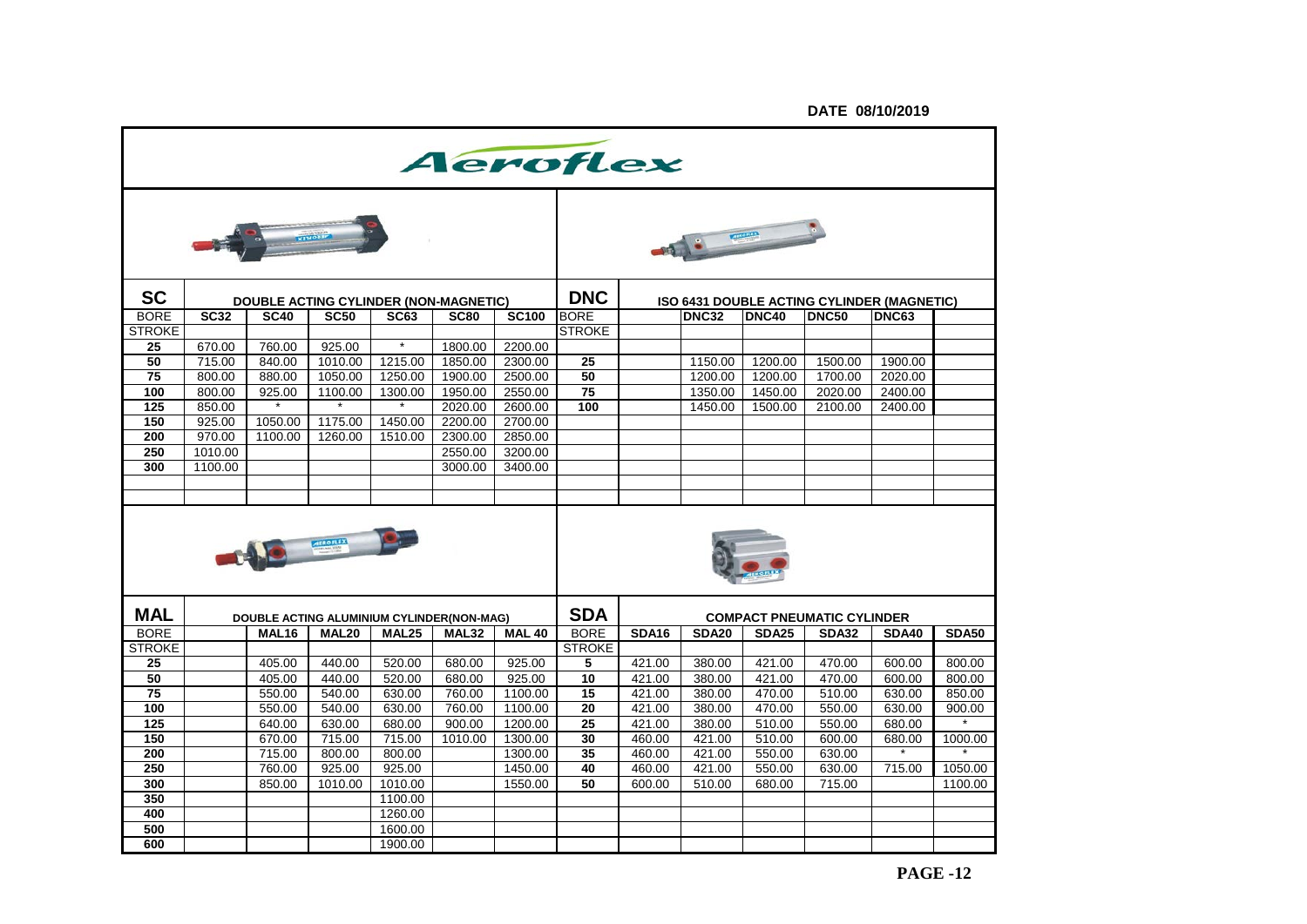**DATE-; 08/10/2019**

| eroflex                   |                    |                 |             |                                         |  |  |
|---------------------------|--------------------|-----------------|-------------|-----------------------------------------|--|--|
| <b>HYDRAULIC COUPLING</b> |                    |                 |             |                                         |  |  |
|                           | <b>ISO 7241A</b>   |                 |             | <b>ISO 16028</b>                        |  |  |
|                           | <b>MOC</b> : Steel |                 |             | <b>FLAT FACE</b>                        |  |  |
|                           | <b>CODE: H001</b>  |                 |             | <b>MOC</b> : Steel<br><b>CODE: H301</b> |  |  |
|                           |                    |                 |             |                                         |  |  |
|                           |                    |                 |             |                                         |  |  |
| <b>SIZE (BSPP)</b>        | <b>RATE</b>        | <b>PRESSURE</b> | <b>RATE</b> | <b>PRESSURE</b>                         |  |  |
| <b>INCHES</b>             | <b>INR</b>         | P.S.I           | <b>INR</b>  | P.S.I                                   |  |  |
| 1/4" Hydraulic Coupling   | 340.00             | 5000            | 1300.00     | 5000                                    |  |  |
| 3/8" Hydraulic Coupling   | 405.00             | 4000            | 1550.00     | 3000                                    |  |  |
| 1/2" Hydraulic Coupling   | 462.00             | 4000            | 2200.00     | 3000                                    |  |  |
| 3/4" Hydraulic Coupling   | 850.00             | 3000            | 3100.00     | 3000                                    |  |  |
| 1"<br>Hydraulic Coupling  | 1300.00            | 3000            | 4300.00     | 3000                                    |  |  |

**PAGE :13**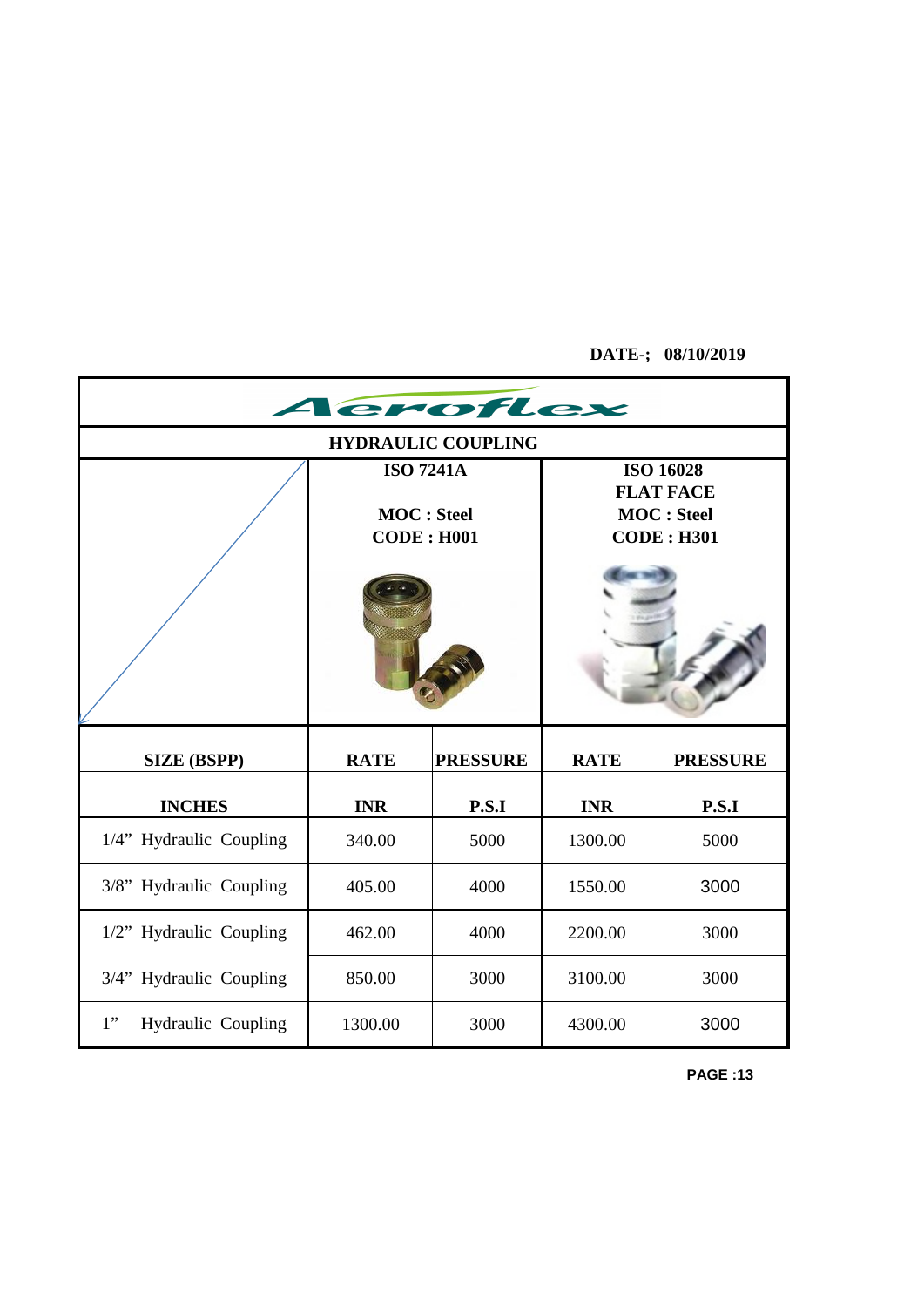| Aeroflex               | DATE: 08/10/2019                     |                    |                    |                |  |  |
|------------------------|--------------------------------------|--------------------|--------------------|----------------|--|--|
|                        |                                      |                    |                    |                |  |  |
| <b>ITEM CODE</b>       | <b>MINI</b>                          | <b>MEDIUM</b>      | <b>LARGE</b>       |                |  |  |
|                        | <b>ONLY COIL FOR SOLENOID VALVES</b> |                    |                    |                |  |  |
| 2W025-08/2WB08         |                                      |                    | 300.00             |                |  |  |
| 2W040-10/2WB10         |                                      |                    | 336.00             |                |  |  |
| 2W160-15 / 2WB-15      |                                      |                    | 336.00             |                |  |  |
| 2W200-20 / 2WB-20      |                                      |                    | 336.00             |                |  |  |
| 2W250-25 / 2WB-25      |                                      |                    | 336.00             |                |  |  |
| 2W400-40               |                                      |                    | 1425.00            |                |  |  |
| 2W500-50<br>$US-15$    |                                      |                    | 1425.00            |                |  |  |
| <b>US-20</b>           |                                      |                    | 1425.00<br>1425.00 |                |  |  |
| <b>US-25</b>           |                                      |                    | 1425.00            |                |  |  |
| <b>V-3 SERIES COIL</b> |                                      |                    | 150.00             |                |  |  |
| <b>V-4 SERIES COIL</b> |                                      |                    | 135.00             |                |  |  |
|                        |                                      |                    |                    |                |  |  |
|                        |                                      |                    |                    |                |  |  |
|                        |                                      | MANIFOLD           |                    |                |  |  |
| $1/8$ " size           |                                      |                    | $1/4$ " size       |                |  |  |
| 100M-2F                | 235.00                               | 200M-2F            | 235.00             |                |  |  |
| 100M-3F                | 352.00                               | 200M-3F            | 352.00             |                |  |  |
| 100M-4F                | 470.00                               | 200M-4F            | 470.00             |                |  |  |
| 100M-5F                | 588.00                               | 200M-5F            | 588.00             |                |  |  |
| 100M-6F                | 705.00                               | 200M-6F            | 705.00             |                |  |  |
| 100M-7F                | 840.00                               | 200M-7F            | 840.00             |                |  |  |
| 100M-8F<br>100M-9F     | 940.00<br>1092.00                    | 200M-8F<br>200M-9F | 940.00<br>1092.00  |                |  |  |
| 100M-10F               | 1176.00                              | 200M-10F           | 1176.00            |                |  |  |
|                        |                                      |                    |                    |                |  |  |
| <b>SIZE</b>            | <b>WATER CUP</b>                     | <b>OIL CUP</b>     | <b>FILTER CORE</b> |                |  |  |
| 2000                   | 130.00                               | 130.00             | 130.00             |                |  |  |
| 3000                   | 180.00                               | 180.00             | 170.00             |                |  |  |
| 4000                   | 220.00                               | 220.00             | 210.00             |                |  |  |
| 5000                   | 240.00                               | 240.00             | 425.00             |                |  |  |
| <b>TC01</b>            | $Y-40$                               | <b>Y50</b>         |                    |                |  |  |
| <b>TUBE CUTTER</b>     |                                      | PRESSURE GAUGE     |                    |                |  |  |
| 80.00                  | 130.00                               | 160.00             |                    |                |  |  |
|                        |                                      |                    |                    | <b>PAGE 14</b> |  |  |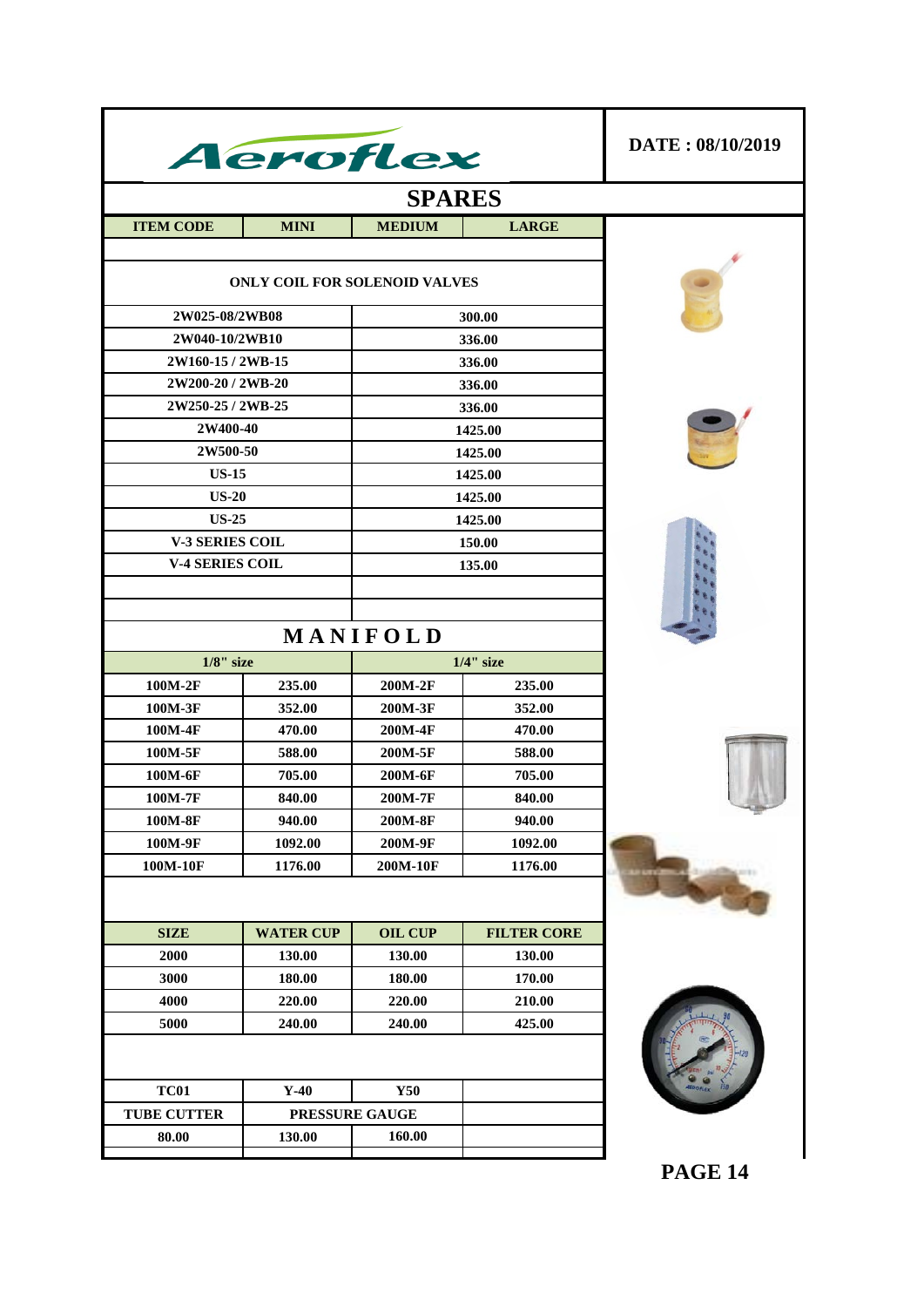## **HYDRAULIC HOSES**



| <b>SMOOTH COVER</b> |                                                     |                  |                  |  |  |  |
|---------------------|-----------------------------------------------------|------------------|------------------|--|--|--|
|                     | <b>1SN R1 AT</b><br><b>2SN R2 AT</b><br><b>SIZE</b> |                  |                  |  |  |  |
| IN                  | <b>MM</b>                                           | <b>Rate /Mtr</b> | <b>Rate /Mtr</b> |  |  |  |
| 1/4"                | 6.3                                                 | 175.00           | 188.00           |  |  |  |
| 5/16"               | 8                                                   | 180.00           | 221.00           |  |  |  |
| 3/8"                | 9.5                                                 | 192.00           | 245.00           |  |  |  |
| $1/2$ "             | 12.7                                                | 220.00           | 299.00           |  |  |  |
| 5/8"                | 16                                                  | 281.00           | 375.00           |  |  |  |
| 3/4"                | 19                                                  | 350.00           | 517.00           |  |  |  |
| 1"                  | 25.4                                                | 507.00           | 675.00           |  |  |  |

Page 15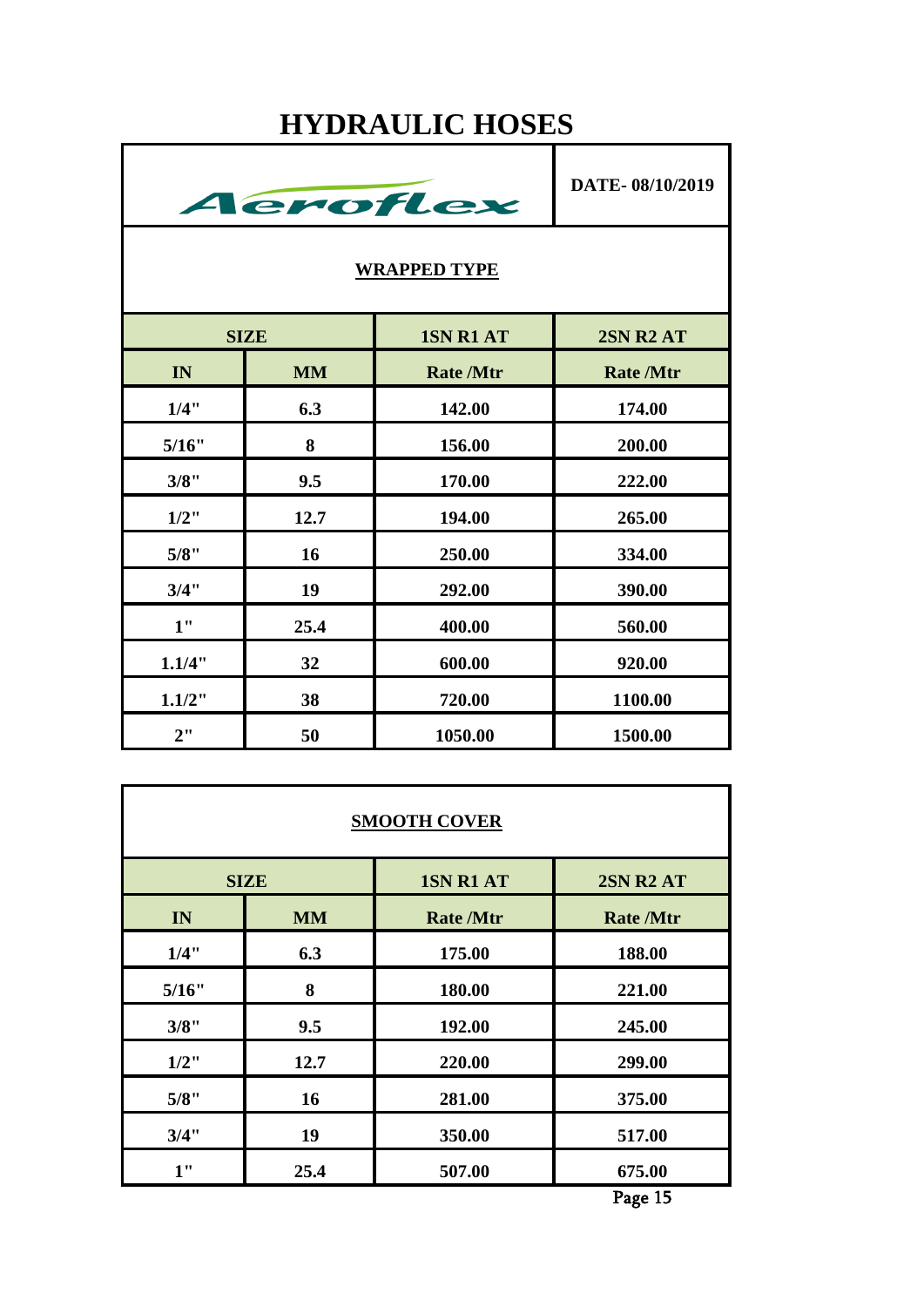|                | DATE-08/10/2019  |                            |         |                       |                |
|----------------|------------------|----------------------------|---------|-----------------------|----------------|
|                |                  |                            |         |                       |                |
| <b>CODE</b>    | <b>TUBE SIZE</b> | <b>COLOUR</b>              | INR/mtr | 6 mtrs                | 10 mtrs        |
|                | $ID*OD$ mm       |                            |         | <b>COIL TUBE BLUE</b> |                |
| <b>PU0425B</b> | $2.5*4.0$        | <b>BLUE/ ORANGE/ CLEAR</b> | 10.00   |                       |                |
| <b>PU0604B</b> | $4*6$            | <b>BLUE/ ORANGE/ CLEAR</b> | 15.60   | 154.00                | 255.00         |
| <b>PU0805B</b> | $5*8$            | <b>BLUE/ORANGE/CLEAR</b>   | 33.00   |                       |                |
| <b>PU0855B</b> | $5.5*8$          | <b>BLUE/ ORANGE/ CLEAR</b> | 24.00   | 240.00                | 375.00         |
| <b>PU0806B</b> | $6*8$            | <b>BLUE/ORANGE/CLEAR</b>   | 21.60   |                       |                |
| <b>PU1065B</b> | $6.5*10$         | <b>BLUE/ORANGE/CLEAR</b>   | 43.20   | 388.00                | 666.00         |
| <b>PU1008B</b> | $8*10$           | <b>BLUE/ ORANGE/ CLEAR</b> | 36.00   | 348.00                | 581.00         |
| <b>PU1208B</b> | $8*12$           | <b>BLUE/ ORANGE/ CLEAR</b> | 57.00   | 528.00                | 864.00         |
| <b>PU1209B</b> | $9*12$           | <b>BLUE/ORANGE/CLEAR</b>   | 54.00   |                       |                |
| PU1612B        | $12*16$          | <b>BLUE/ORANGE</b>         | 98.00   |                       |                |
|                |                  |                            |         |                       | <b>PAGE 16</b> |